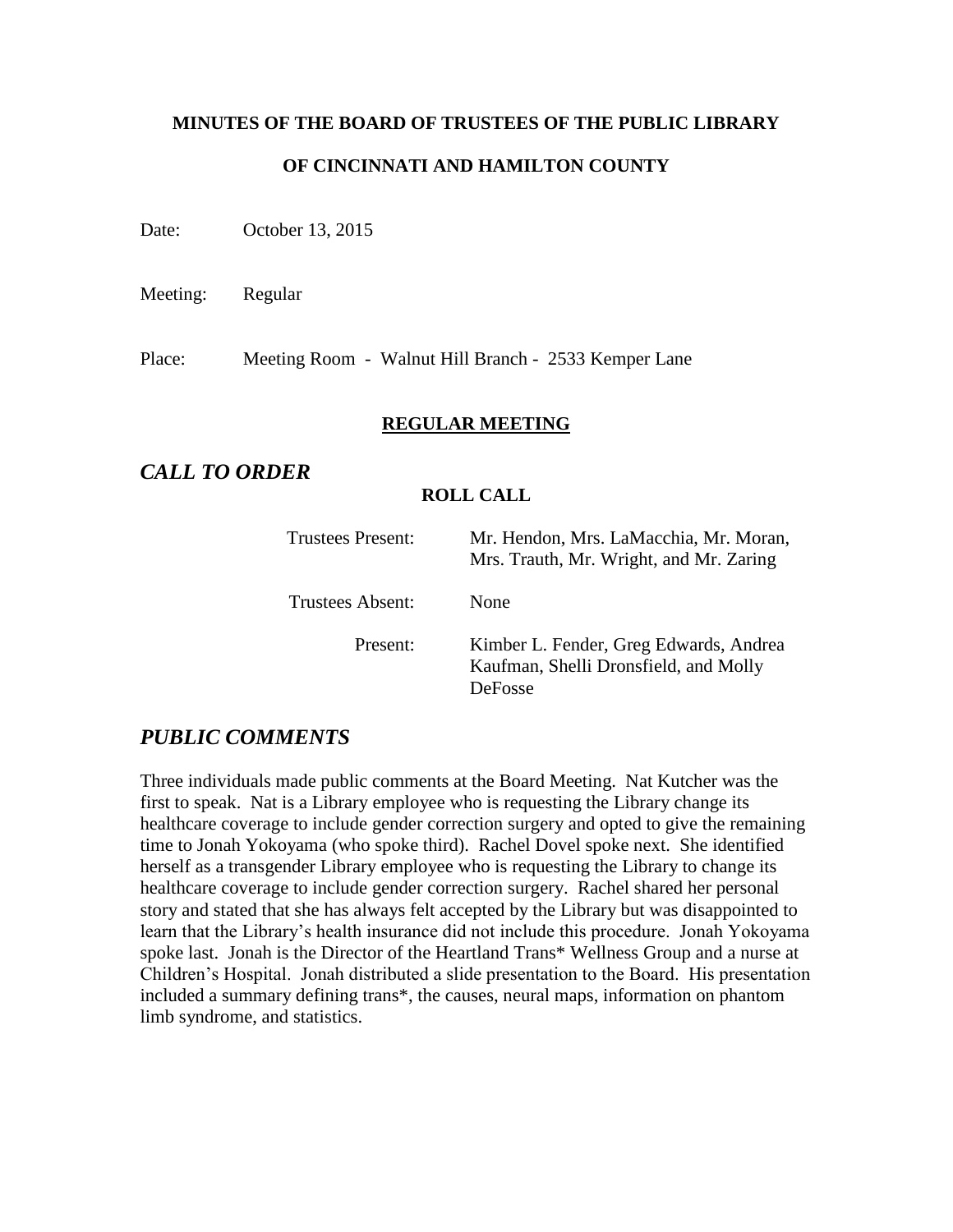# *ACTION ITEMS*

#### **RESOLUTION**

Mr. Moran requested that the Board adopt the following resolution honoring Paul G. Sittenfeld for his years of service on the Board of Library Trustees. Mr. Sittenfeld's term expired September 30, 2015.

The Resolution and Mr. Sittenfeld's President nameplate will be delivered to him.

| Whereas, | Paul G. Sittenfeld was first appointed to the Board of Library Trustees in<br>2009 by the Board of County Commissioners of Hamilton County, to a<br>term expiring September 30, 2015, and                                                                                                                                                                                                                                     |
|----------|-------------------------------------------------------------------------------------------------------------------------------------------------------------------------------------------------------------------------------------------------------------------------------------------------------------------------------------------------------------------------------------------------------------------------------|
| Whereas, | Mr. Sittenfeld served for more than 6 years as a valued member of the<br>Board of Library Trustees including as President of the Board in 2015,<br>Vice President in 2014 and Secretary in 2013, and                                                                                                                                                                                                                          |
| Whereas, | He also served as a Director of the Library Foundation, generously<br>supporting the Library and Foundation most notably through his<br>facilitation of the \$1 million donation to name the Director's position the<br>"Eva Jane Romaine Coombe Director" but also suggesting a \$30,000 gift<br>from the Greater Cincinnati Foundation to purchase Nooks as summer<br>reading prizes and making numerous contributions, and |
| Whereas, | While he served on the Board, the Library received national recognition<br>including the National Medal for Museum and Library Service in 2013<br>and consecutive five-star ratings from Library Journal in 2013 and 2014,<br>and                                                                                                                                                                                             |
| Whereas, | Library use reached record levels resulting in the Library being the 5 <sup>th</sup><br>busiest in the United States in 2014, and                                                                                                                                                                                                                                                                                             |
| Whereas, | With Mr. Sittenfeld's support, the Library passed two local tax levies<br>bringing in an estimated \$18 million annually in much-needed revenue,<br>and                                                                                                                                                                                                                                                                       |
| Whereas, | Mr. Sittenfeld's passion for the community increased Library staff<br>contributions to United Way through his generous matching gifts, and                                                                                                                                                                                                                                                                                    |
| Whereas, | During his term on the Board, the Library launched its most extensive<br>building program in more than 25 years, renovating Avondale to be<br>handicapped accessible, renovating a historic home into a new branch for<br>Clifton and constructing new branches in St. Bernard and Reading,<br>replacing small, outdated, rental facilities, and                                                                              |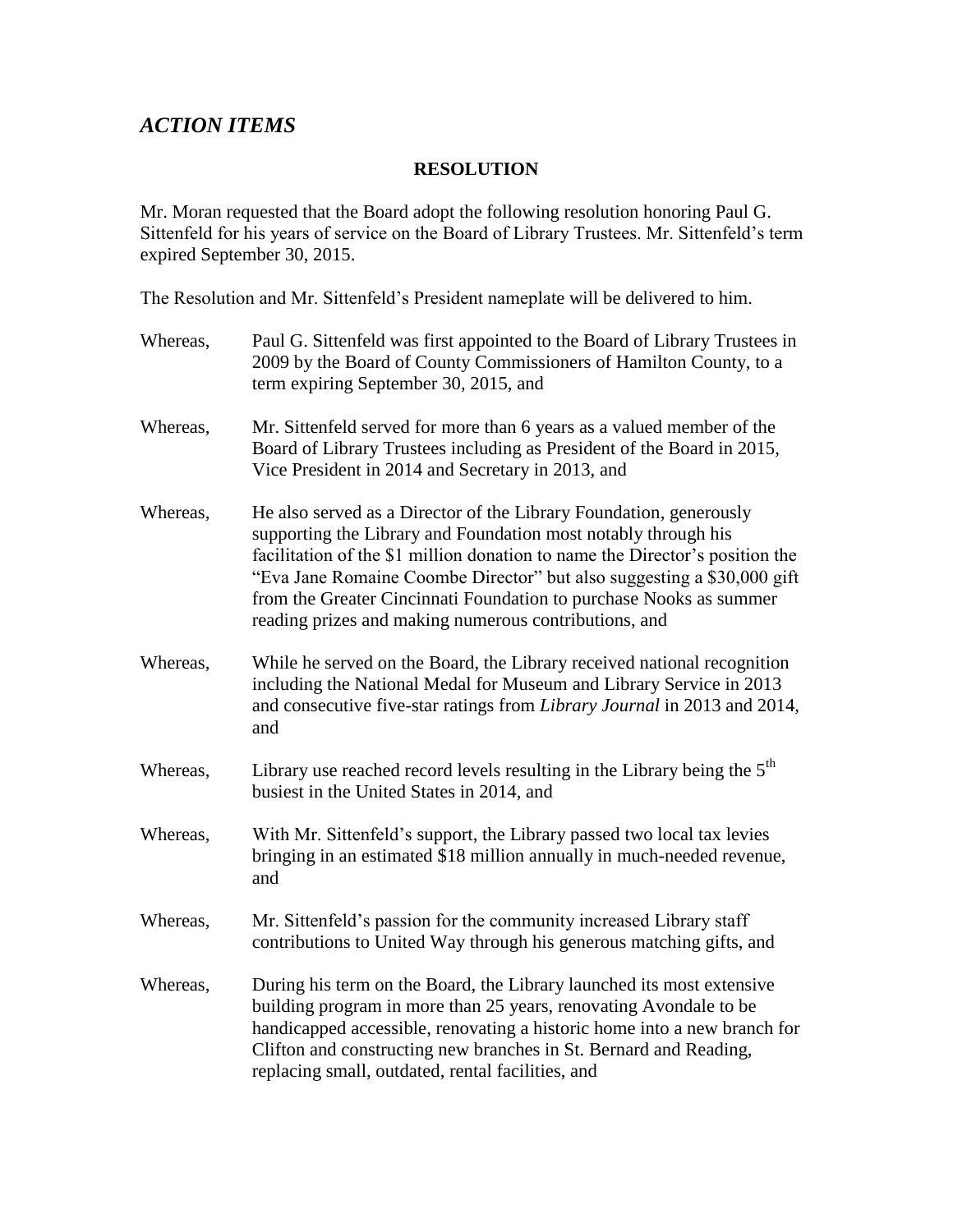- Whereas, As a Trustee Mr. Sittenfeld supported innovation in Library service including the opening of the Main Library's MakerSpace and inclusion of makerspaces in new branch libraries, and
- Whereas, Throughout his tenure on the Board, Mr. Sittenfeld continually supported the staff and community by advocating for fair policies, salaries and benefits, and
- NOW THEREFORE, BE IT RESOLVED in recognition of his years of devoted service, the Members of the Board of Trustees thank and commend Paul G. Sittenfeld for his dedicated service to the Public Library of Cincinnati and Hamilton County.

BE IT FURTHER RESOLVED that a copy of this Resolution be spread upon the Minutes of the Board of Trustees of the Public Library of Cincinnati and Hamilton County.

Mr. Moran moved that the Board approve the report as filed. Mr. Hendon seconded.

Voting for the motion: Mr. Moran, Mr. Hendon, Mrs. Trauth, Mr. Zaring, Mrs. LaMacchia, and Mr. Wright…6 ayes. The motion carried. **(27-2015)**.

### **LIBRARY OPERATIONS – FACILITIES COMMITTEE REPORT**

Mr. Hendon reported that:

### REQUEST FOR STATEMENT OF QUALIFICATIONS FOR 2016 ONGOING MAINTENANCE PROJECT

Approve publication of the following request for Statements of Qualification for engineering services:

#### Engineering Services

The Board of Trustees of the Public Library of Cincinnati and Hamilton County intends to employ an engineer to provide engineering services for the **2016 ONGOING MAINTENANCE PROJECT** for multiple branch locations. The Library's facilities include a 550,000 square foot Main Library and 40 branch libraries located throughout Hamilton County.

The project will consist of replacing and retrofitting major HVAC mechanicals and controls, roof replacement, and electrical upgrades at multiple branch locations. The bidding is anticipated in February 2016 for a construction startup in March 2016. The preliminary project estimate is \$4,000,000.

The engineer will provide services during the investigative, evaluation, design, bid and construction phases of the project. Services will include cost estimating and value engineering.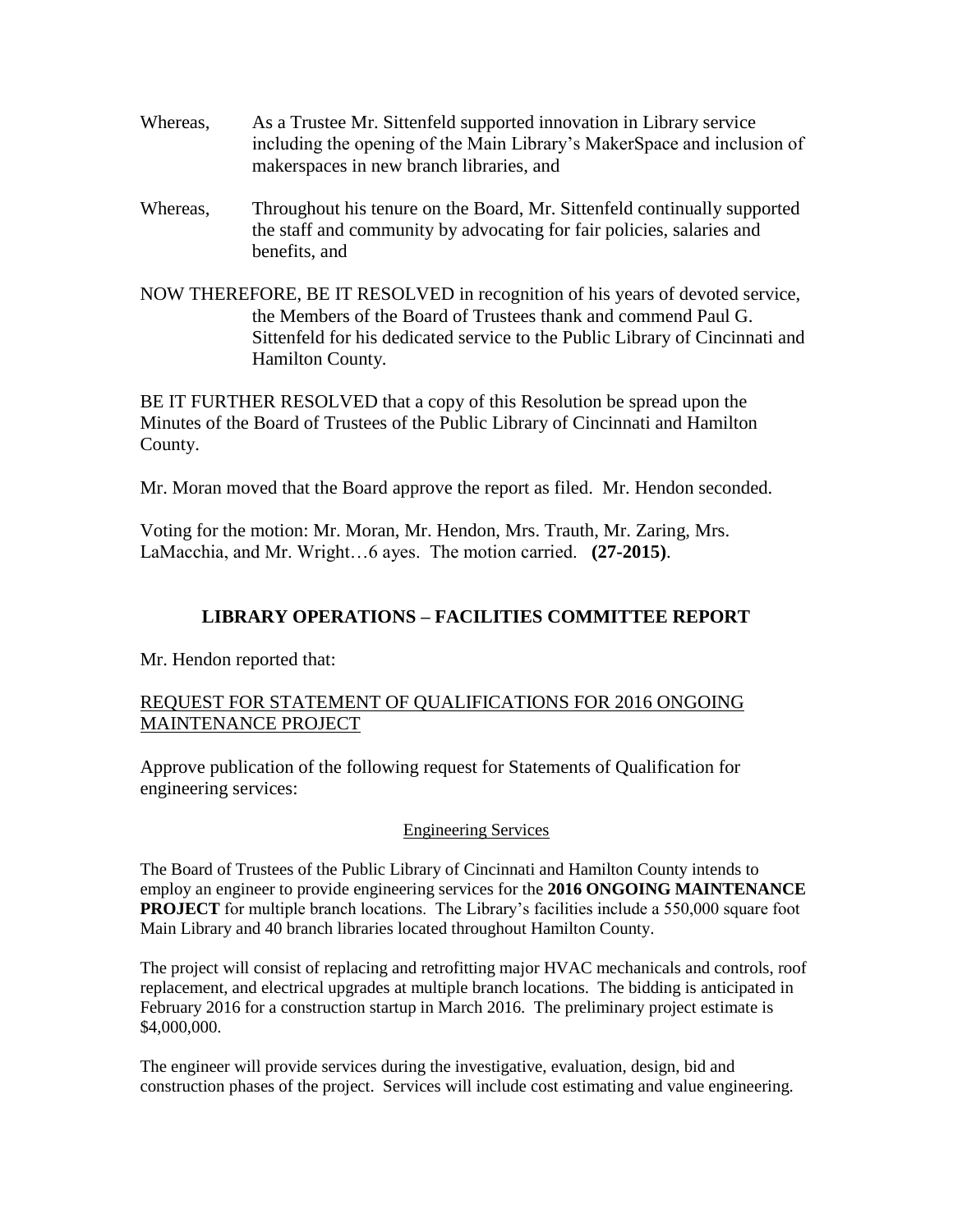Engineering firms interested in being considered for a contract to provide full services should reply with a proposal no later than 5:00 pm on Friday, November 13, 2015. Proposals received after this deadline will not be considered. Statements of qualification should include information regarding the firm's history; education and experience of owners and key personnel; the technical expertise of the firm's staff for this type of project; previous library projects completed by the firm; the firm's experience and capabilities in cost estimating and construction administration and coordination; availability of staff; and client and contractor references. Proposals should be transmitted to Kimber L. Fender, The Eva Jane Romaine Coombe Director, Third Floor Administrative Offices, Public Library of Cincinnati and Hamilton County, 800 Vine Street, Cincinnati, Ohio 45202.

As required by Ohio Revised Code 9.33.2, proposals will be evaluated and ranked on the basis of qualifications. The Library will enter into contract negotiations with the firm ranked most qualified.

#### NORTH BEND AVAILABLE PROPERTY

Authorize staff to investigate options to replace the Miami Township Branch Library with a facility in the North Bend Towne Center.

#### MT. HEALTHY FORMER BANK BUILDING AVAILABLE

Decline to acquire the First Financial Bank building located at 7521 Hamilton Ave. in Mt. Healthy.

#### DISPOSITION OF THE REMAINING TRACT OF READING PROPERTY

Defer action on an inquiry from the Friends of the Public Library until an appraisal of the property adjacent to the new Reading Branch is completed.

#### CAMP WASHINGTON PROPERTY

Decline to add a branch library in Camp Washington.

#### WALNUT HILLS PARKING LOT

Authorize staff to indicate interest, subject to certain provisions, in a proposal to acquire Library-owned property currently used as a parking lot for the Walnut Hills Branch Library.

*Information Only:*

#### DUKE ENERGY SMART SAVER CUSTOM INCENTIVE

An incentive payment request form was submitted to Duke Energy for a SmartSaver reimbursement in the amount of \$26,500.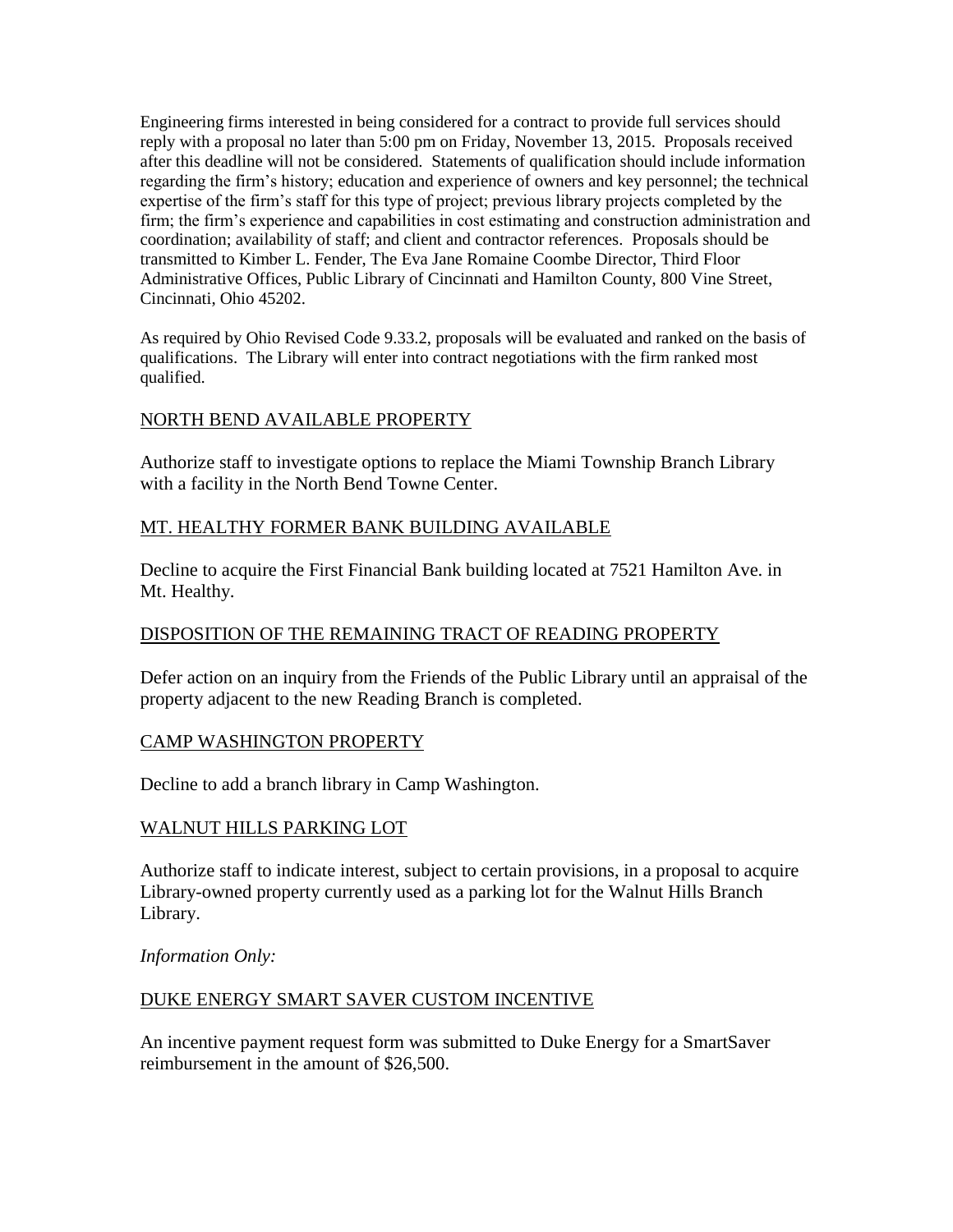#### BERTOIA SCULPTURE

We are working with a donor and landscape architect to install the Harry Bertoia sculpture, commissioned for the original Main Library building, in the Children's Reading Garden. The sculpture has been in storage and was originally installed in a reflecting pool. We plan to include a water feature when the sculpture is re-installed.

#### CLIFTON LIGHTING UPDATE

Due to inadequate interior lighting at the Clifton Branch, Motz Engineering conducted a lighting assessment and developed corrective recommendations that include replacing the current fixtures and adding additional light fixtures. While the fixtures have been ordered, no specific timetable has been given for completion of the work.

#### ENERGY AUDIT

An energy audit of 26 branch location is being undertaken by Motz Engineering. The audit will include a review of gas and electrical usage and an inventory of major mechanical equipment. The report will be used for facilities long-term planning.

#### MAIN LIBRARY CAFÉ CLOSED

Main Library's café closed on September 23. Stephen Spyrou, owner/operator, cited his inability to hit a "breakeven point" even with the temporary reduction in rent approved by the Board at the August meeting.

Mr. Hendon moved that the Board approve the report as filed. Mr. Moran seconded.

Voting for the motion: Mr. Moran, Mr. Hendon, Mrs. Trauth, Mr. Zaring, Mrs. LaMacchia, and Mr. Wright…6 ayes. The motion carried. **(28-2015)**.

### **FINANCE & AUDIT COMMITTEE REPORT**

Mr. Wright reported:

#### RESOLUTION ACCEPTING TAX LEVY AMOUNT AND RATE

Approve the following resolution by roll call vote.

**Resolution Accepting the Amounts and Rates as Determined by the Budget Commission & Authorizing the Necessary Tax Levies and Certifying Them to the County Auditor**

> Board of Trustees Rev. Code, Secs. 5705.34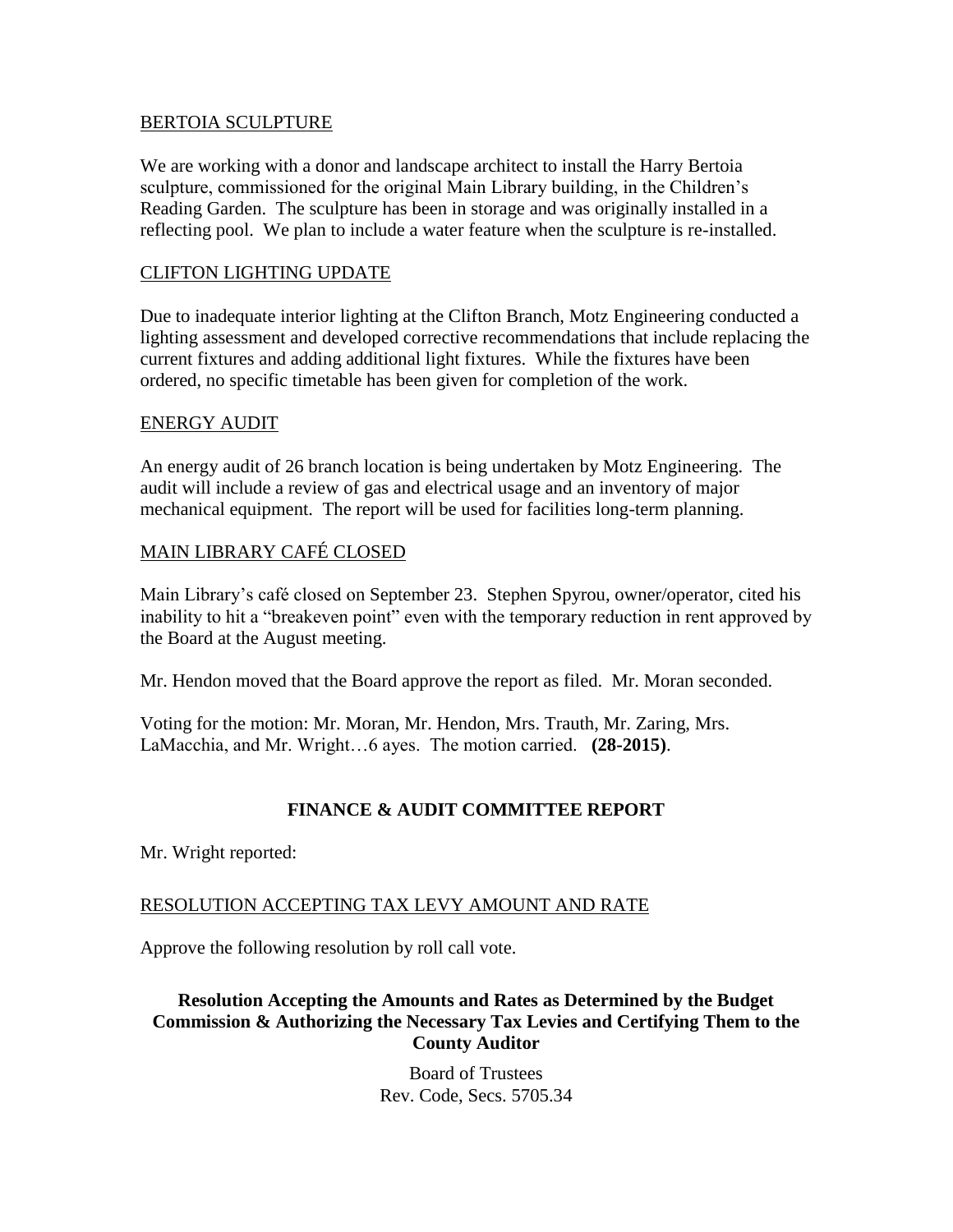**WHERE AS**, This Board of Trustees of the Public Library of Cincinnati and Hamilton County in accordance with the provisions of law has previously adopted a Tax Budget for the next succeeding fiscal year commencing January  $1^{st}$ , 2016; and

**WHERE AS**, The Budget Commission of Hamilton County, Ohio, has certified its action thereon to this Board together with an estimate by the County Auditor of the rate of each tax necessary to be levied by this Board and what part thereof is without, and what part within the ten mill limitation; therefore be it

**RESOLVED**, By the Board of Trustees of the Public Library of Cincinnati and Hamilton County, Hamilton County, Ohio, that the amounts and rates, as determined by the Budget Commission in its certification, be and the same are hereby accepted; and be it further

**RESOLVED**, That there be and is hereby levied on the tax duplicate of said Joint District the rate of each tax necessary to be levied within and without the ten mill limitation as follows:

|                     | <b>SCHEDULE A</b><br>SUMMARY OF THE AMOUNTS REQUIRED FROM GENERAL PROPERTY TAX APPROVED BY THE BUDGET COMMISSION<br>AND COUNTY AUDITOR'S ESTIMATED TAX RATES |                                                       |                                      |               |              |                                                           |              |
|---------------------|--------------------------------------------------------------------------------------------------------------------------------------------------------------|-------------------------------------------------------|--------------------------------------|---------------|--------------|-----------------------------------------------------------|--------------|
|                     | <b>Amount Approved</b><br>by Budget Com-<br>mission Inside                                                                                                   | Amount to be<br>Derived from<br><b>Levies Outside</b> | Tangible P.P.<br>& P.U.P.P.<br>State | Gross<br>Levy |              | County Auditor's Estimate of the<br>Tax Rate to be Levied |              |
|                     | 10M Limitation                                                                                                                                               | 10M Limitation                                        | Reimbursements                       | Proceeds      | Outside      | Inside                                                    | <b>TOTAL</b> |
| <b>GENERAL FUND</b> |                                                                                                                                                              | 17,830,653                                            |                                      | 17,830,653    | 1.00         | 0.00                                                      | 1.00         |
| <b>BOND</b><br>X8   |                                                                                                                                                              |                                                       |                                      |               | 0.00<br>0.00 | 0.00<br>0.00                                              | 0.00<br>0.00 |
| X7                  |                                                                                                                                                              |                                                       |                                      |               | 0.00         | 0.00                                                      | 0.00         |
| <b>X6</b>           |                                                                                                                                                              |                                                       |                                      |               | 0.00         | 0.00                                                      | 0.00         |
| X <sub>5</sub>      |                                                                                                                                                              |                                                       |                                      |               | 0.00         | 0.00                                                      | 0.00         |
| X4<br> X3           |                                                                                                                                                              |                                                       |                                      |               | 0.00         | 0.00                                                      | 0.00         |
| X <sub>2</sub>      |                                                                                                                                                              |                                                       |                                      |               | 0.00         | 0.00                                                      | 0.00         |
| X <sub>1</sub>      |                                                                                                                                                              |                                                       |                                      |               | 0.00<br>0.00 | 0.00<br>0.00                                              | 0.00<br>0.00 |
| NEW                 |                                                                                                                                                              |                                                       |                                      |               | 0.00         | 0.00                                                      | 0.00         |
| <b>TOTAL</b>        |                                                                                                                                                              | 17,830,653                                            |                                      | 17,830,653    | 1.00         | 0.00                                                      | 1.00         |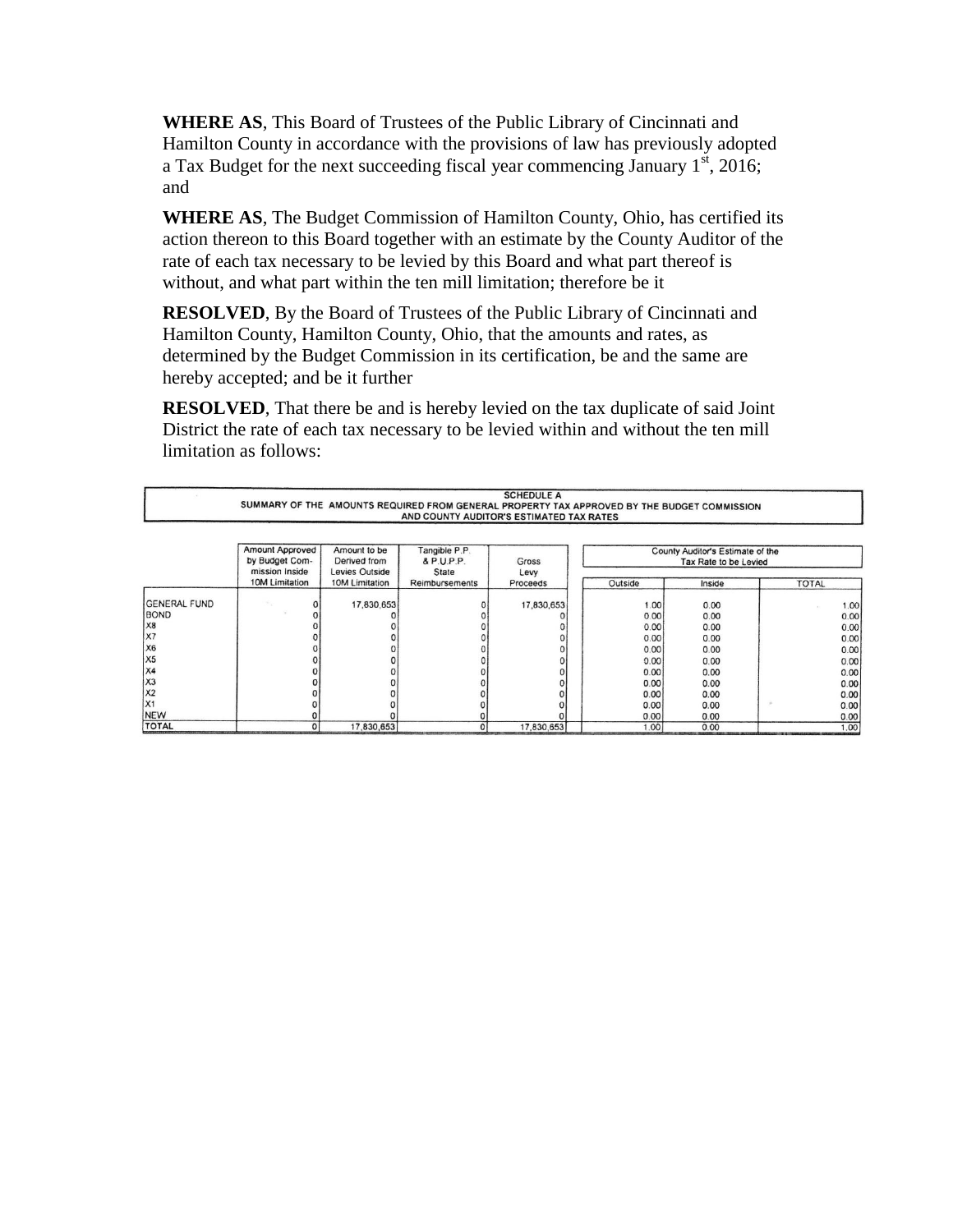

and be it further

**RESOLVED**, That the Clerk of this Board be, and is hereby directed to certify a copy of the Resolution to the County Auditor of Hamilton County.

Mr. Wright moved that the Board approve the resolution as filed. Mr. Moran seconded.

Voting for the motion: Mr. Moran (aye), Mr. Hendon (aye), Mrs. Trauth (aye), Mr. Zaring (aye), Mrs. LaMacchia (aye), and Mr. Wright (aye). The motion carried. **(29- 2015)**.

### REVISION OF THE 2015 ANNUAL APPROPRIATIONS

Confirm appropriation revision as follows: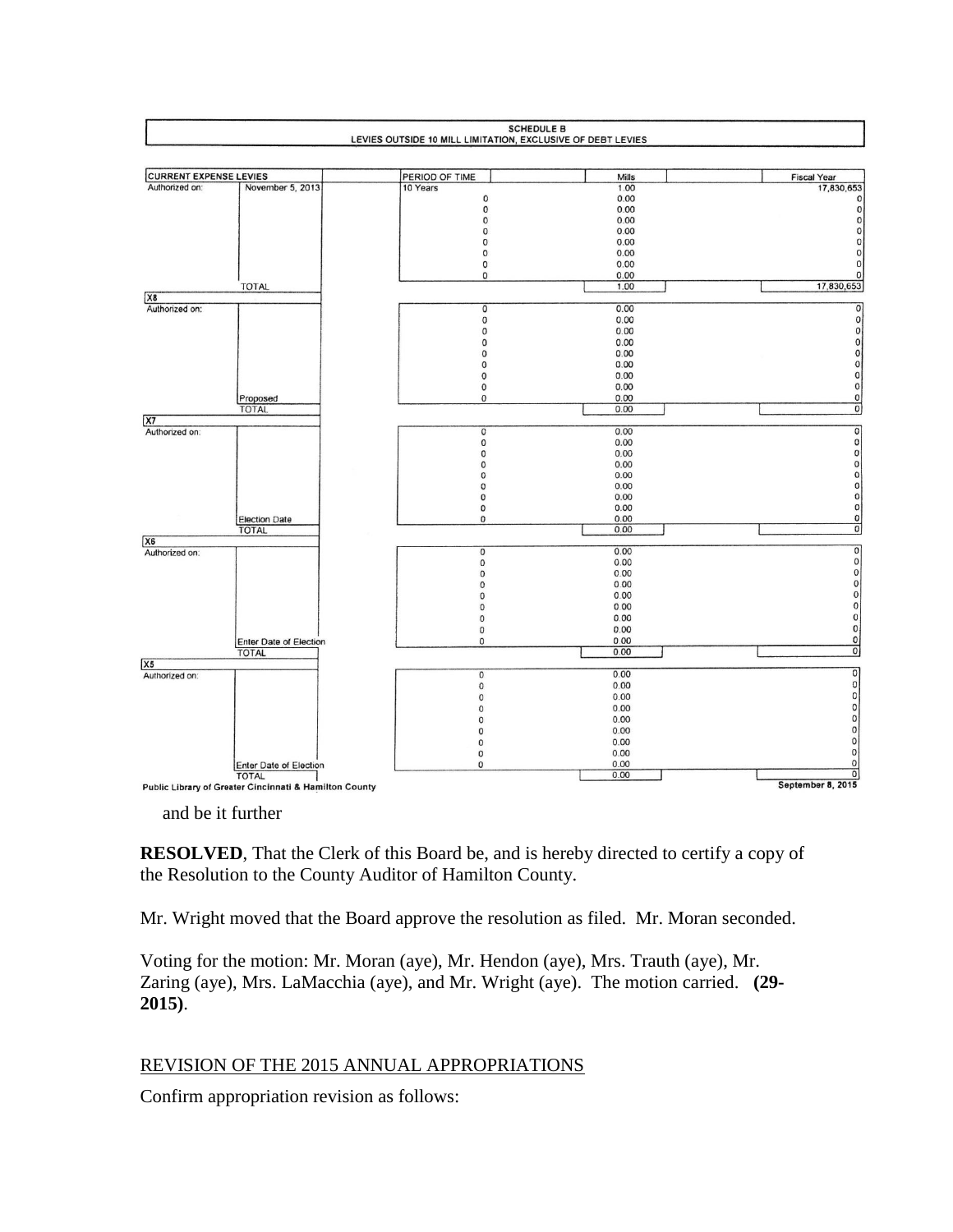#### *LSTA Grant Fund Revenues*

| Grants - increase by           | S | 28,348.00 |
|--------------------------------|---|-----------|
| Estimated resources net change | S | 28,348.00 |
| <i>Expenses</i>                |   |           |
| Supplies - increase by         |   | 7,204.16  |
| Capital Outlay - increase by   |   | 21,143.84 |
| Appropriations net change      | ◐ | 28,348.00 |

This change is necessary to account for six LSTA discretionary grants for Digitization Hub support that were offered and accepted by the Library after the August board meeting.

Authorize appropriation revision as follows:

#### *General Fund*

#### *Expenses*

| Salaries - decrease by                        |    | (500,000.00) |
|-----------------------------------------------|----|--------------|
| Retirement benefits - decrease by             |    | (50,000.00)  |
| Insurance benefits - decrease by              | S  | (150,000.00) |
| Supplies - increase by                        | S  | 75,000.00    |
| Purchased & Contracted Services - decrease by | S  | (200,000.00) |
| Library Materials & Information - increase by | S  | 600,000.00   |
| Capital Outlay - increase by                  | S  | 275,000.00   |
| Other Objects - decrease by                   | \$ | (50,000.00)  |
| Appropriations net change                     | S  |              |

The revisions are to:

- Increase of \$600,000 primarily for digital materials—ebooks and eAudiobooks. Circulation for eBooks and eAudiobooks is growing constantly, at a much higher rate than we see in print books or any other format. It is 30% higher than one year ago, with eAudiobook demand being double what it was in 2014. In addition, these digital materials books have much higher prices than print books. These factors, along with a commitment to fulfill customer requests and expectations for digital materials, and provide new services such as eHotAuthors, require additional funding in 2015.
- Increase of \$275,000 in capital outlay to accelerate planned 2016 purchases of a book copier for MakerSpace and expand RFID check in.
- Increase of \$75,000 in supplies to account for MakerSpace supplies during the year which are offset by revenue. The 2015 budget impact was unknown at the time the original budget was prepared.
- All decreases are to offset the items identified above and are expected budget savings from the original budget.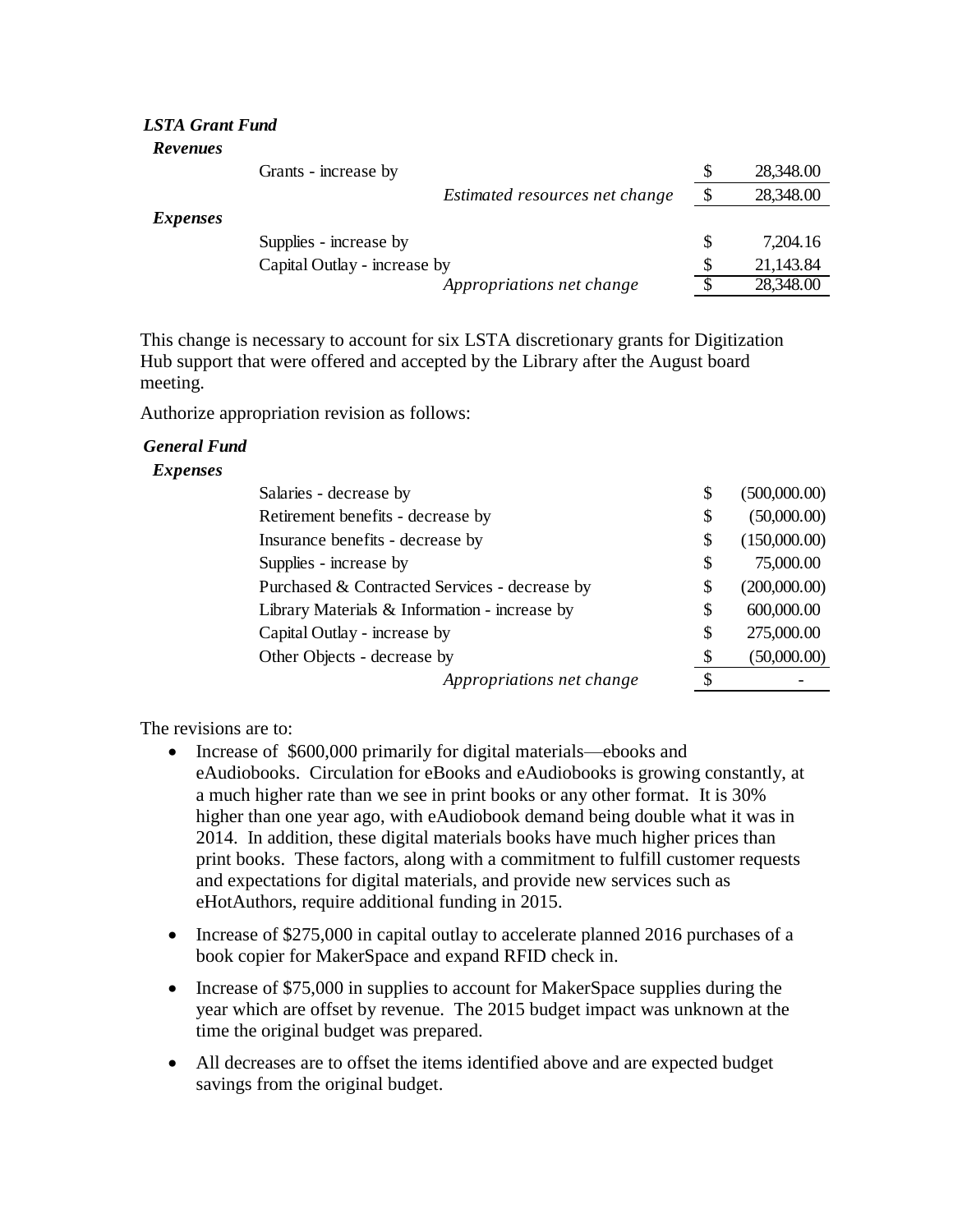#### INVESTMENT POLICY

Approve the investment policy.

#### **PROPOSED Investment Policy** *October 13, 2015*

This document, in conjunction with the Ohio Revised Code, as amended, governs the investment activities of the Public Library of Cincinnati and Hamilton County ("Library"). It is reviewed periodically for compliance and for effective management of the Library's fund accounts. This investment policy applies to all active, inactive and interim funds of the Library.

#### **Policy Statement**

It is the policy of the Board of Trustees of the Public Library of Cincinnati and Hamilton County, through the office of the Fiscal Officer, to invest public funds in a manner that will guarantee the maximum security of principal while meeting operating cash requirements and earning a market rate of return over time. All investments shall be made in compliance with all federal, state and county laws.

#### **Investment Objectives**

The primary objectives of the Library's investment activities, in priority order, are:

Safety: Safety of principal is the foremost objective of the investment program. Investments of the Library shall be undertaken in a manner that ensures the preservation of capital in the overall portfolio. At no time will the safety of the portfolio's principal be impaired or jeopardized. Safety is defined as the certainty of receiving full par value plus accrued interest, at the legal final maturity of the security.

Liquidity: The Library's investment portfolio will remain sufficiently liquid to enable the Library to meet all operating requirements. To help retain the desired liquidity, an adequate amount of short-term investments will be kept in the portfolio to accommodate the cash needs of the Library.

Yield: The Library's investment portfolio shall be structured with the objective of attaining a market rate of return throughout budgetary and economic cycles, taking into account the Library's investment risk constraints and the cash flow characteristics of the portfolio.

#### **Investment Procedures and Reporting**

The Fiscal Officer is responsible for the establishment of investment procedures consistent with this policy. Such procedures shall include explicit delegation of authority to persons responsible for investment transactions. No person may engage in an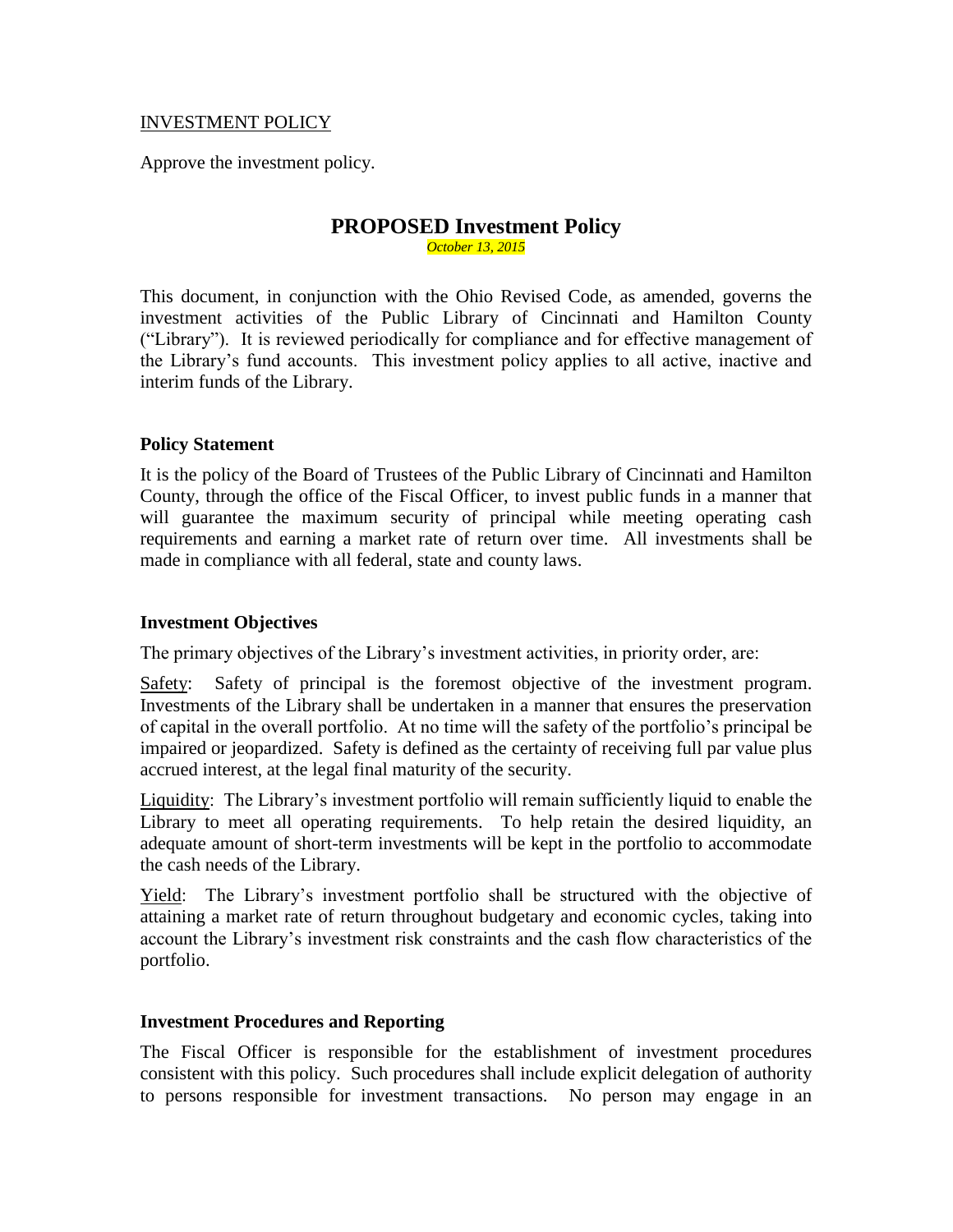investment transaction except as provided under the terms of this policy and established procedures.

The Deputy Fiscal Officer, under the direction of the Fiscal Officer, is responsible for the implementation of the investment program.

The Fiscal Officer shall report investment transactions to the Board of Library Trustees on a bi-monthly basis and shall provide a summary statement in the Library's Comprehensive Annual Financial Report.

### **Authorized Investments**

- *U.S. Treasury Securities*  Treasury Bills, Notes, Bonds, or other obligations or securities issued by the U.S. Treasury or guaranteed as to principal and interest by the United States;
- *Federal Agency/Instrumentality Securities* Bonds, notes, debenture, or any other obligations or securities issued by any federal agency or instrumentality*,* including, but not limited to, the Federal National Mortgage Association, Federal Home Loan Bank, Federal Farm Credit Bank, Federal Home Loan Mortgage Corporation, and Government National Mortgage Association. All federal agency securities shall be direct issuances of federal government agencies or instrumentalities;
- *Repurchase Agreements* in the securities written above, purchased through eligible institutions, collateralized as required by ORC, for a term not-to-exceed 30 days;
- *Bonds* or other obligations of the State of Ohio, or the political subdivisions of this state, provided that, with respect to bonds or other obligations of political subdivisions, all of the following apply: 1)The bonds or other obligations are payable from general revenues of the political subdivision and backed by the full faith and credit of the political subdivision; 2)The bonds or other obligations are rated at the time of purchase in the three highest classifications established by at least one nationally recognized standard rating service and purchased through a registered securities broker or dealer; 3)The aggregate value of the bonds or other obligation does not exceed twenty per cent of interim moneys available for investment at the time of purchase; 4)The Fiscal Officer or the Board of Trustees is not the sole purchaser of the bonds or other obligations at original issuance;
- *No-Load Money Market Mutual Funds*, consisting exclusively of eligible Treasury or Federal Agency obligations, purchased through eligible institutions;
- *STAR OHIO* (State Treasury Asset Reserve of Ohio);
- *STAR Plus* (The State Treasurer's federal insured bank deposit program);
- *Interim Deposits:* Certificates of Deposit or Savings or Deposit Accounts, including passbook accounts in eligible depositories;
- *Certificate of Deposit Account Registry Services (CDARS)* or similar programs; and
- *Commercial Paper Notes as outlined in ORC 135.14.*

#### **Maximum Maturities**

To the extent possible, the Library will match investments with anticipated cash flow requirements. All investments will mature within five (5) years from date of settlement.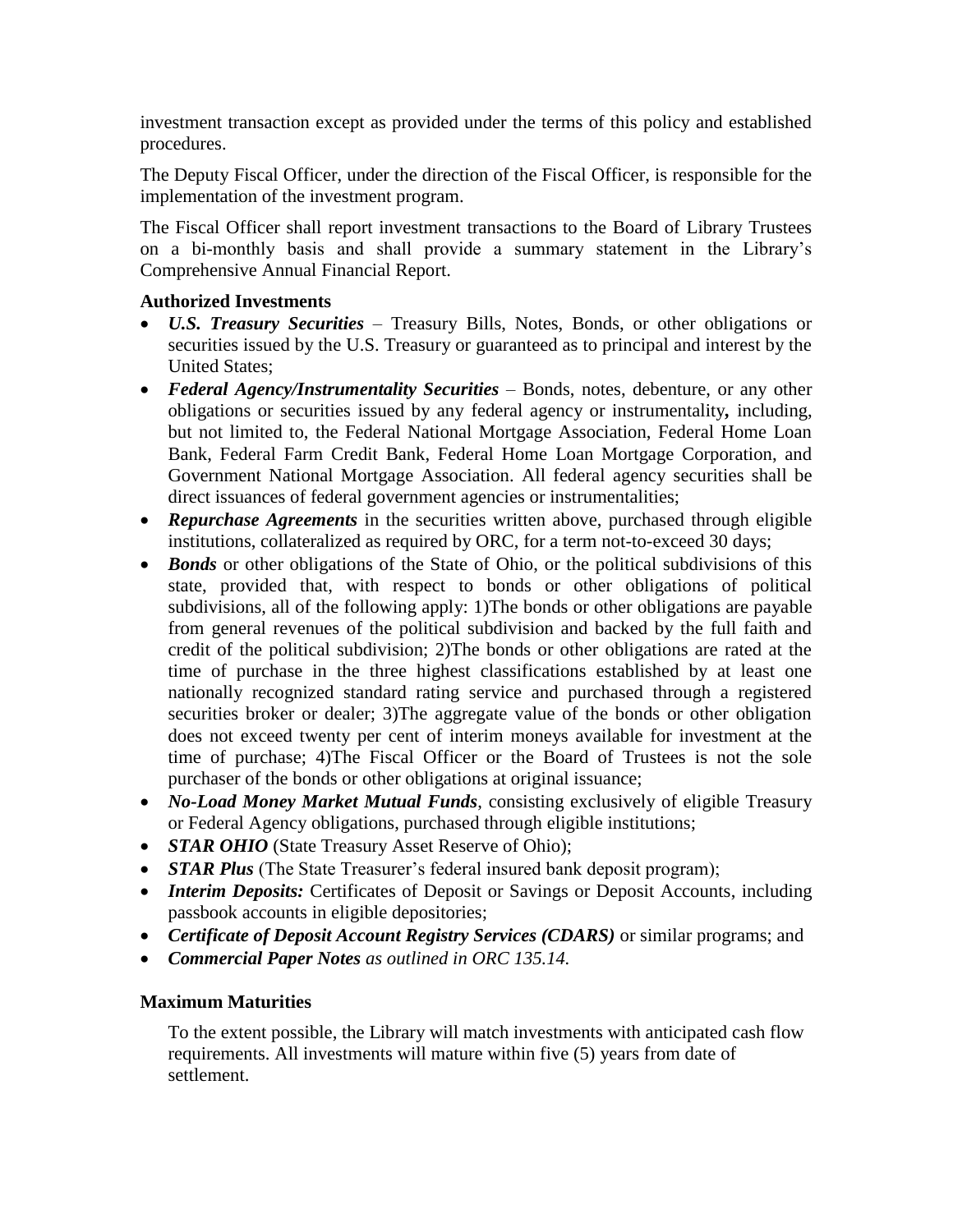#### **Authorized Financial Institutions**

No public deposit shall be made except in qualified public depositories as established in Chapter 135.03 of the Ohio Revised Code. The qualified financial institutions shall have entered into a Depository Agreement with the Library and must provide annual financial statements. Financial institutions are required to acknowledge this policy and to pledge to offer for sale only appropriate securities.

#### **Safekeeping of Securities/Pledge of Collateral**

Financial institutions shall be required to promptly forward investment confirmation receipts to the Library. Security for repayment of public deposits shall be pledged in accordance with ORC 135.18 (specific collateral) and 135.181 (pooled collateral). Eligible securities shall be pledged by the financial institution and held by an approved third party to collateralize all investments and deposit accounts. Collateral can only be released from pledge by the Board of Library Trustees or the Fiscal Officer.

#### **Diversification/Competitive Basis**

To the extent possible, the Library shall attempt to diversify the portfolio by security and by financial institution. All investment transactions shall be bid on a competitive basis to ensure that the best market rate is provided.

### **Internal Control/Compliance**

The Fiscal Officer shall perform periodic oversight functions and annual review. This review shall include the annual audit conducted the Auditor of State as well as an internal review for compliance with all investment policies and procedures.

#### **Ethics/Conflict of Interest**

Employees involved in the investment process shall refrain from personal business activity which could conflict with proper execution of the investment program, or which could impair their ability to make impartial investment decisions. Employees shall disclose any material interests in financial institutions that conduct business with the Library.

Members of the Board of Library Trustees employed by or affiliated with any of the Library's financial institutions shall avoid voting on decisions involving these institutions.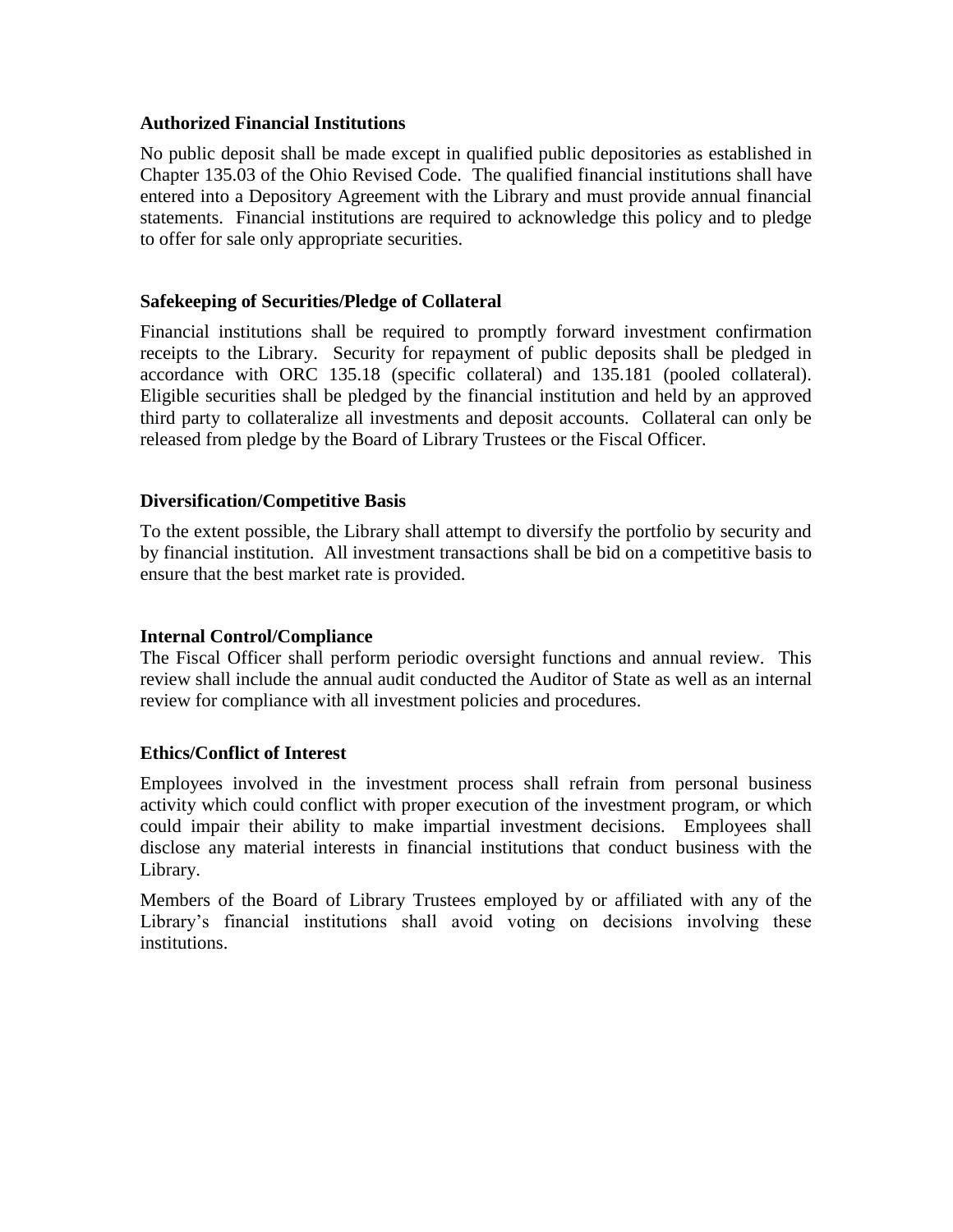Approved by the Board of Trustees of the Public Library of Cincinnati and Hamilton County at their regular meeting held on October 13, 2015.

Molly DeFosse Fiscal Officer

\_\_\_\_\_\_\_\_\_\_\_\_\_\_\_\_\_\_\_\_\_\_\_\_\_\_\_\_\_\_\_\_\_\_\_\_\_\_\_\_

I have read and understand the above policy.

\_\_\_\_\_\_\_\_\_\_\_\_\_\_\_\_\_\_\_\_\_\_\_\_\_\_\_\_\_\_\_\_\_\_\_\_\_\_\_\_\_\_\_\_\_\_\_\_

\_\_\_\_\_\_\_\_\_\_\_\_\_\_\_\_\_\_\_\_\_\_\_\_\_\_\_\_\_\_\_\_\_\_\_\_\_\_\_\_\_\_\_\_\_\_\_\_

Name Title

Financial Institution Date

### **Liquidation of Donated Stock Policy**

It is the policy of the Library to sell all stock donations upon receipt and the Eva Jane Romaine Coombe Director or Fiscal Officer are authorized to sell said stock under this policy.

Mr. Wright moved that the Board approve the report as filed. Mrs. Hendon seconded.

Voting for the motion: Mr. Hendon, Mrs. Trauth, Mr. Zaring, Mrs. LaMacchia, and Mr. Wright …5 ayes. Mr. Moran abstained. The motion carried. **(30-2015)**.

### **LIBRARY OPERATIONS – SERVICES COMMITTEE REPORT**

Mr. Moran introduced Kate Kraus, Walnut Hills Branch Manager.

Kate reported:

### PROGRAMS TARGET TOP CLUSTERS AT THE WALNUT HILLS BRANCH

The business plan approach to assessing customer needs has offered Walnut Hills staff members the opportunity to examine how programming serves the Branch's top customer clusters - Youth and Staying Connected. As a result of a close review of that data programs are being tailored to meet the needs of these clusters. Programs such as *Read with Me*, a redesigned storytime focused on accommodating a wide range of children who have varying skill levels and are of varying age, serves the Youth cluster as a high interest program with an educational component. *One-on-One Technology Appointments*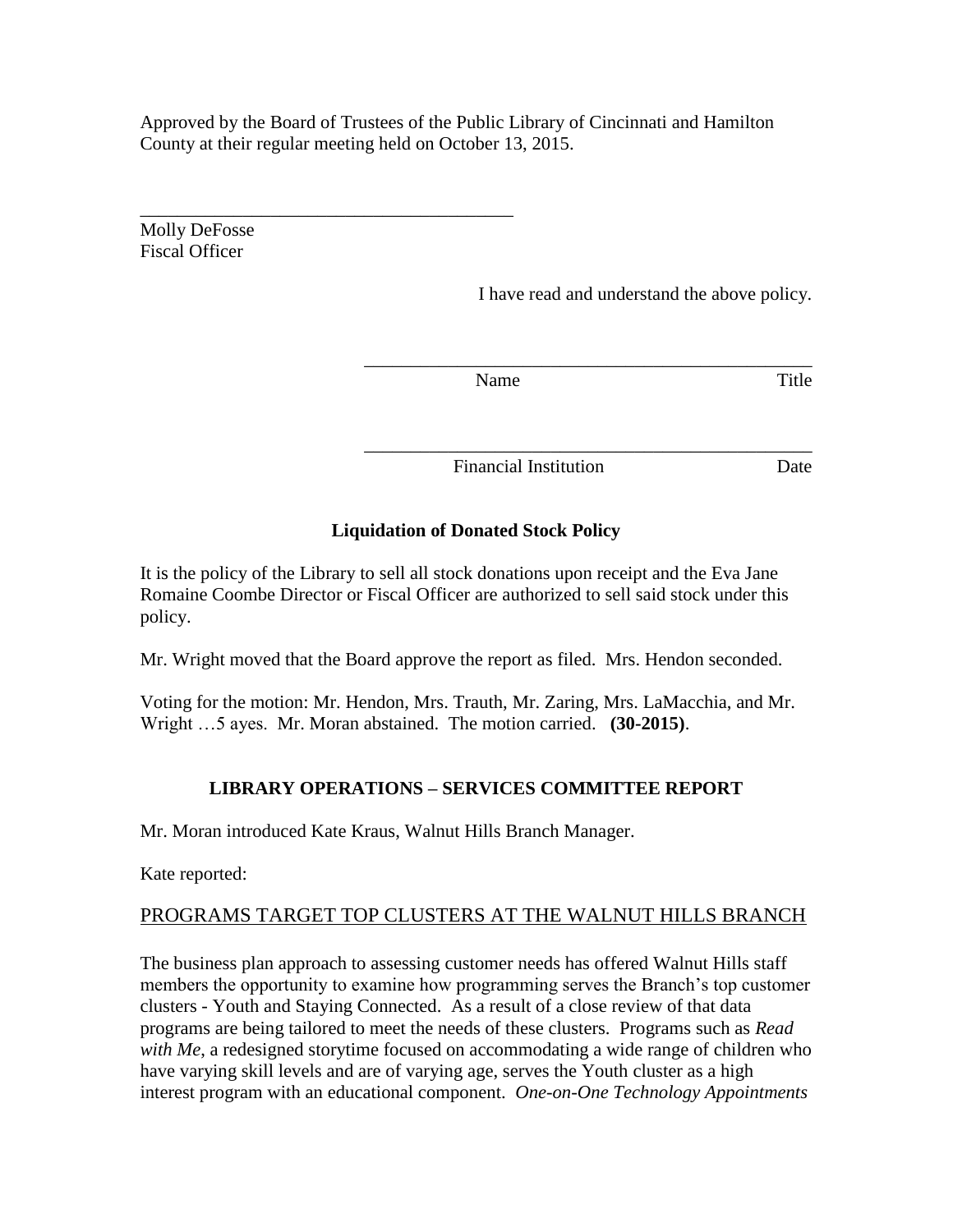are offered on a weekly basis and are aimed at the Staying Connected customer cluster. During these half-hour scheduled sessions customers receive personalized, one-on-one assistance from a staff member. Adult customers typically seek assistance during these sessions with online job applications, downloading music, and signing up for an email account. In offering these programs the Walnut Hills Branch is able to assist the community in literacy and learning pursuits, and serve the branch's top clusters.

Mr. Moran reported that:

### CUNEIFORM DIGITAL LIBRARY INITIATIVE

Images of the Library's cuneiform tablets and clay cone dating back to 2000 BCE Babylonia are now part of a global digital library, the Cuneiform Digital Library Initiative (CDLI). This shared digital library hosted by University of California, Los Angeles and Oxford University with notable participants like Yale, New York Public and Hebrew Union College, brings together images of cuneiform tablets around the world into to a single searchable collection.

#### FREEGAL STREAMING MUSIC USAGE

The method for tracking use of the Freegal Streaming Music service is being updated. Previously, the Library counted unique monthly users but we have switched to a count of songs streamed, which better reflects the way digital music is used and is more in-line with how many libraries track its usage nationwide. The monthly statistical report will be updated to reflect this new count. On average, 80,000 songs are streamed every month.

#### LIBRARY TO LOAN MOBILE HOT SPOTS

Mobile hot spots will soon be loaned to Library customers. These are portable devices providing wireless Internet access for laptops, tablets, smartphones, gaming devices, etc. Many customers have smartphones and tablets but do not have the resources available to pay for monthly Internet access. With this service, customers will be able to use the hotspot anywhere to access the Internet. The company Mobile Beacon is providing 60 hotspot devices at no charge. The service will begin in early November. Staff noted that the loan period and locations were still being determined.

#### COURTESY RENEWALS

Customers will soon receive one "courtesy renewal" of all items on loan. This one-time renewal will take place when items reach their initial check-out limit, automatically extending every item for an additional loan period. The service will encompass all items, including new, feature DVDs and will not exclude items with pending holds. Staff noted that these renewals would not apply to e-books.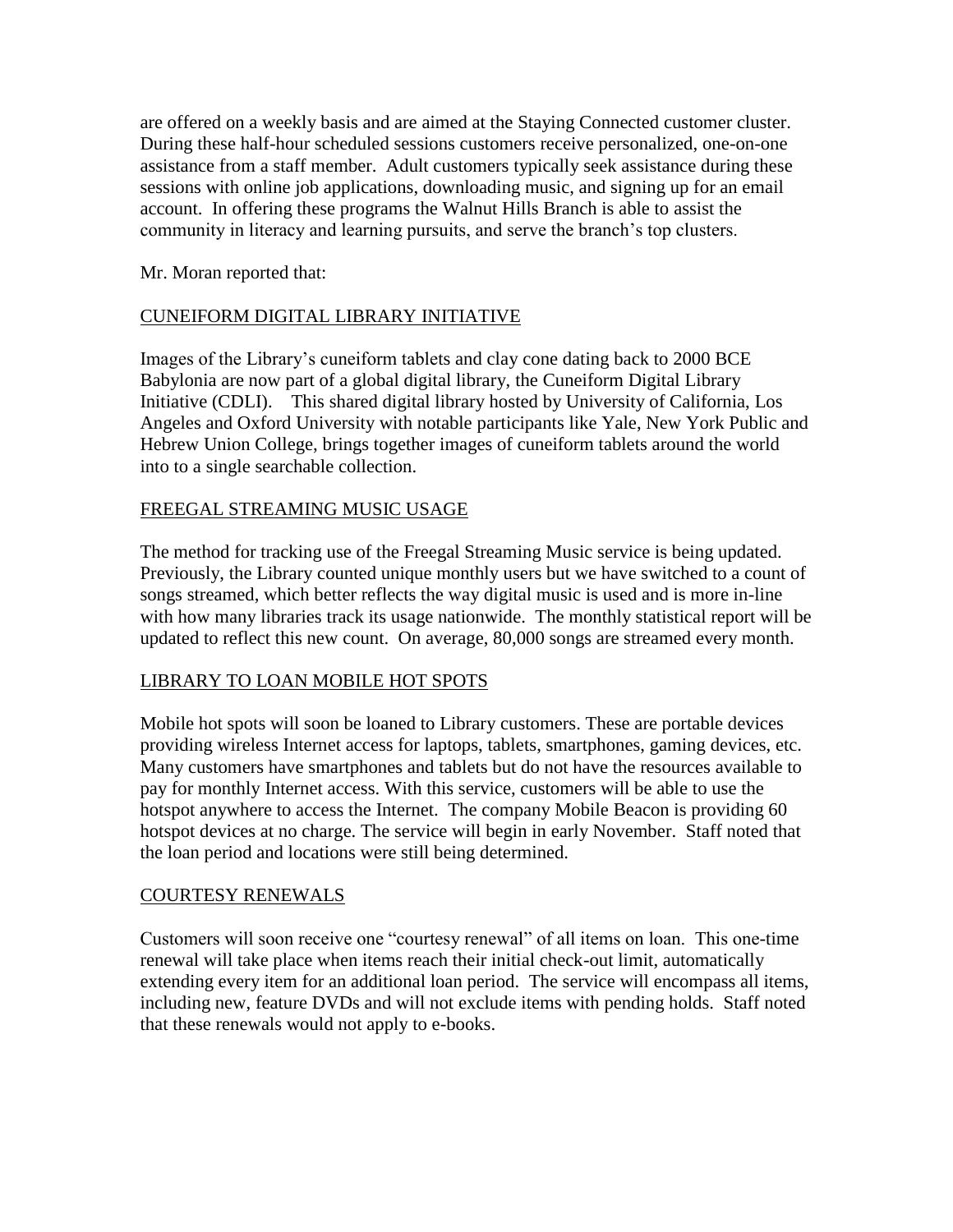#### PERSONALIZED REFERENCE SERVICE

Personalized or "concierge" reference service extends traditional reference service by combining access to information with custom guidance in navigating this information, provided by professional librarians. This service includes a convenient and streamlined method for responding to telephone and electronic requests from customers and a same day pick-up of materials on specific subjects guaranteed. This service will be implemented and marketed at the Main Library in October.

#### ENHANCED READERS ADVISORY SERVICE

A new online tool for providing in-depth readers advisory service is being developed and will be launched this fall. Customers will complete a unique online survey related to their reading preferences, which staff will use to select a small number of items that customers can pick up at their convenience. Customers could also opt to have items regularly selected for them.

### ASSOCIATION OF LIBRARY SERVICE TO CHILDREN GRANT

The Library is applying for a \$7,500 *Curiosity Creates* grant from the Association for Library Service to Children, a division of the American Library Association. This grant opportunity promotes exploration and discovery for children ages 6 to 14 and will support librarians who are implementing innovative makerspaces as well as those who can use this funding to spark new programs. Our application features robotics programs with a strong interdisciplinary combination of STEM and literacy components.

Mr. Edwards reported that:

### ACQUISITION OF ART OBJECTS RECOMMENDED

*Three separate art objects are recommended for acceptance:*

Hamilton Avenue Road to Freedom is donating two identical plaques (one for Northside and one for College Hill) which consist of certificates, textual description, and a map about the local historical significance of the *Escape of the Twenty-Eight*. This information commemorates the story of the successful escape of twenty-eight individuals to freedom from Boone County, Kentucky through the Hamilton Avenue/College Hill area and on to Canada.

A donation from Joanna Rodwell of one framed and one unframed print featuring the #61 Clifton/Ludlow street car is being recommended for the Northside Branch.

The Contemporary Arts Center has offered the Library a piece of art from their UnMuseum. The *Story Tree* celebrates the global role of storytelling. The Tree is approximately 20' x 8', but can be adjusted to fit in a smaller space. Though originally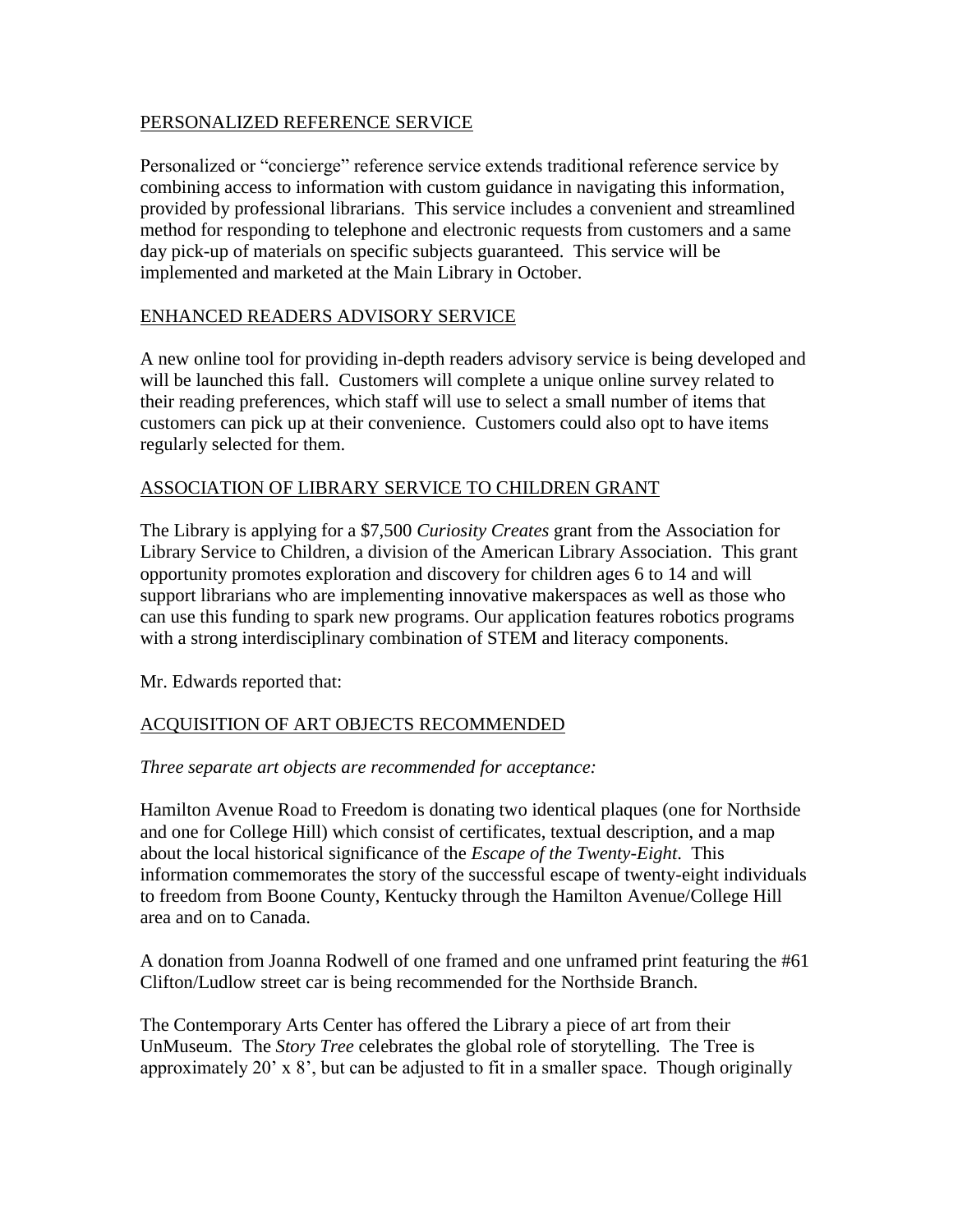offered to the Clifton Branch this artwork is recommended for acquisition but may be better suited for a larger location than Clifton.

#### Mr. Moran reported that: COMMUNITY NEWSPAPERS ACQUIRED

Holdings of local community newspapers were recently enhanced through the donation of approximately 140 bound volumes by the Community Press Ohio during their change in headquarters. This donation includes volumes of the Eastern Hills Journal, Forest Hills Journal, Indian Hill Journal, Northeast Suburban Life and Suburban Life.

#### NEW AUDUBON DISPLAY SET FOR RIBBON CUTTING IN EARLY NOVEMBER

As reported previously to the Board, casework is being constructed to display all four volumes of John James Audubon's rare *Birds of America*. Additionally, all 435 plates contained in the volumes have been digitized and will be available for viewing on a wallmounted 32" touchscreen. While a specific date has not been set, the week of November 9 is targeted for a ribbon-cutting ceremony in the Joseph S. Stern Cincinnati Room.

Mr. Edwards reported that:

*Programs and Exhibits of Note:*

### MARJA MILLS AUTHOR VISIT

Marja Mills, author of *The Mockingbird Next Door: Life with Harper Lee*, will visit the Main Library on October 24 at 2:00 p.m. *The Mockingbird Next Door* is her first book and debuted at #4 on the New York Times bestseller list.

### PAULA HAWKINS AUTHOR VISIT

In partnership with Joseph-Beth Booksellers, author Paula Hawkins will visit the Main Library on October 29 at 7:00 p.m. to discuss her #1 New York Times bestseller, *The Girl on the Train.* This is Ms. Hawkins' first novel, which has been optioned by Dreamworks.

# $61^\mathrm{ST}$  ANNUAL VETERANS DAY COMMEMORATION

On November 11 at 10:45 a.m., the Main Library will hold its 61st Annual Veterans Day Commemoration. The program will feature keynote remarks by Nathan Pelletier. Mr. Pelletier is a graduate of West Point, and served as an Infantry Platoon Leader, Executive Officer, Company Commander. He was deployed in 2005 in support of Operation Iraqi Freedom III where he earned the Combat Infantrymen's badge and Bronze Star. He is currently Executive Director of the Joseph House, an Over-the-Rhine organization that helps homeless veterans suffering from addiction. In addition to Mr. Pelletier's talk, the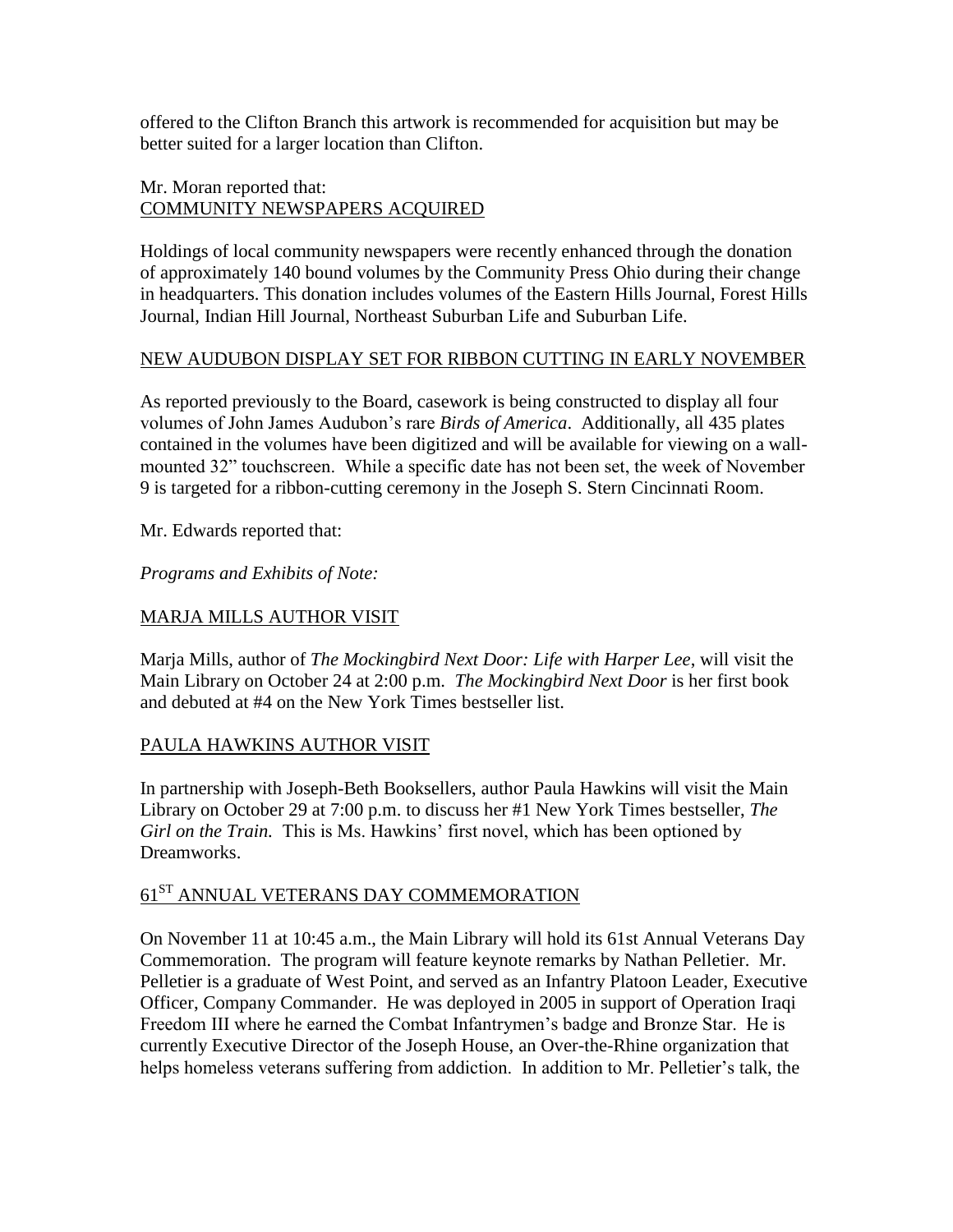program will also feature patriotic music, presentation of Memorial Wreaths, lighting of the Flame of Remembrance, and *Taps*.

#### INTERNATIONAL GAMES DAY

On Saturday, November 21, the Library will celebrate International Games Day. All 41 locations will host activities for the entire family, including video games, board games, card games, trivia, puzzles and more.

Mr. Moran moved that the Board approve the report as filed. Mr. Hendon seconded.

Voting for the motion: Mr. Moran, Mr. Hendon, Mrs. Trauth, Mr. Zaring, Mrs. LaMacchia, and Mr. Wright…6 ayes. The motion carried. **(31-2015)**.

## *INFORMATIONAL ITEMS*

### **EVA JANE ROMAINE COOMBE DIRECTOR'S REPORT**

Ms. Fender reported that:

#### 2016 BOARD MEETING LOCATIONS

At the August Regular Meeting, the schedule of meetings for 2016 was approved; however, locations for those meetings had not yet been decided. In 2016, the Board meetings will be held as follows:

Tuesday, February 9, 2016 – Main Library Tuesday, April 12, 2016 – Blue Ash Tuesday, June 14, 2016 – Corryville Tuesday, August 9, 2016 – Main Library Tuesday, October 11, 2016 – Miami Township Tuesday, December 13, 2016 (Annual and Regular) – Main Library

### CONNECTED INITIATIVE

At the August Regular Meeting we reported that we were developing a strategy to reach the 8% of children in Hamilton County who did not currently have a Library card. This effort is part of the ConnectED national initiative. We developed two means of achieving the goal of 100% of school-age children with a Library card. First, we developed a postcard with a Library card attached to be handed out through the schools to anyone interested in having a Library card. Second, our staff members are visiting every kindergarten classroom in Hamilton County and registering students on the spot for a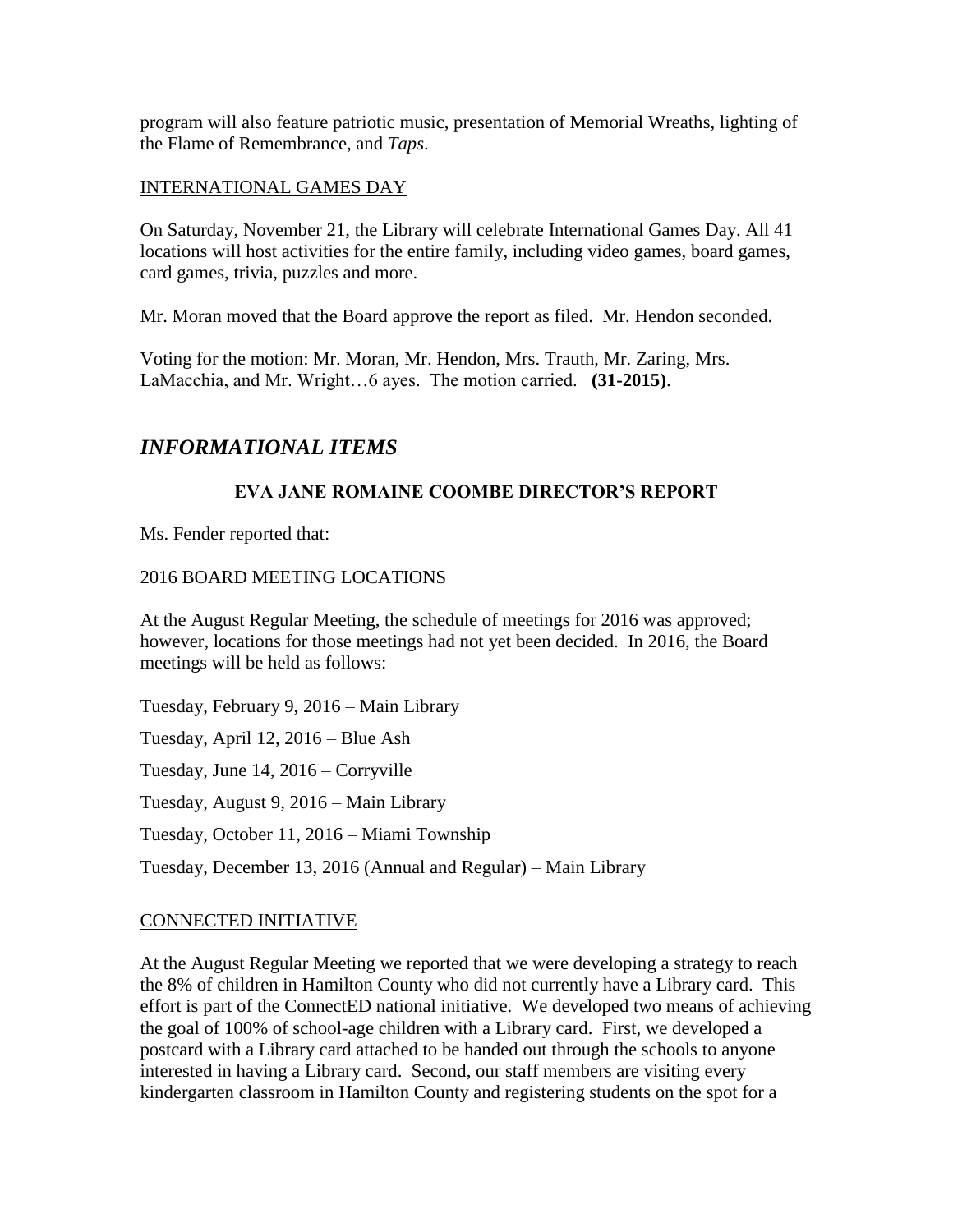Library card. To announce these two approaches, we hosted a breakfast for superintendents on September 22 and were pleased with the support we received. Each superintendent is being asked to sign a pledge to show their support. At the time of this writing, nearly half of all superintendents have agreed to take part in the initiative. Personal visits to superintendents' offices requesting their support of the initiative are ongoing.

### BOOK BUZZ

Five area barbershops, four in Uptown and one in Hartwell, are now stocked with books and ready to serve as places to read after the launch of "Book Buzz". The initial books were delivered on September 4, along with bookshelves built out of reclaimed wood by participants of the Easter Seals' Building Ability program through funding by the Haile Foundation. The program is an effort to promote the importance of reading, particularly to boys aged preschool to third grade, in support of Ohio's Third Grade Reading Guarantee. Barbers are being asked to have their patrons read to their younger counterparts while waiting for their turn to hop into the chair. The Library's Outreach Services Department will exchange the books once a month. The program is being made possible through a partnership of the Library, Avondale Comprehensive Development Corporation, Haile Foundation, United Way of Greater Cincinnati, Cincinnati Preschool Promise, StrivePartnership, and Local Initiatives Support Corporation.

Library staff is currently working to develop criteria for ongoing participation by barbershops located in geographical areas of focus.

### OLC ANNUAL CONVENTION AND EXPO

The Ohio Library Council held its Annual Convention and Expo in Cincinnati October 7- 9. Numerous staff presented at the Conference on a number of topics. In addition, a reception was held at the Main Library on October 8. Four branch libraries, Avondale, Clifton, Reading and St. Bernard hosted open houses and a Friends volunteer organized a very popular tour of Spring Grove cemetery with a focus on prominent Library leaders. More than 700 library staff from across Ohio attended the convention.

### PRESENTATION AT SWON

Deputy Director Greg Edwards and I have been asked to present on "Changes in Libraries" at the SWON Libraries Consortium membership meeting on December 1. Additionally, the meeting will be held at our Reading Branch Library. SWON serves all types of libraries in 17 counties in southwest Ohio and three in northern Kentucky.

### FORESIGHT STUDIES CERTIFICATE

From January 17-23, 2016 I will be attending the University of Houston to earn a certificate in Foresight Studies. The Foresight certificate program is a 5-day, projectbased, face-to-face workshop. Participants learn to anticipate disruptive change and work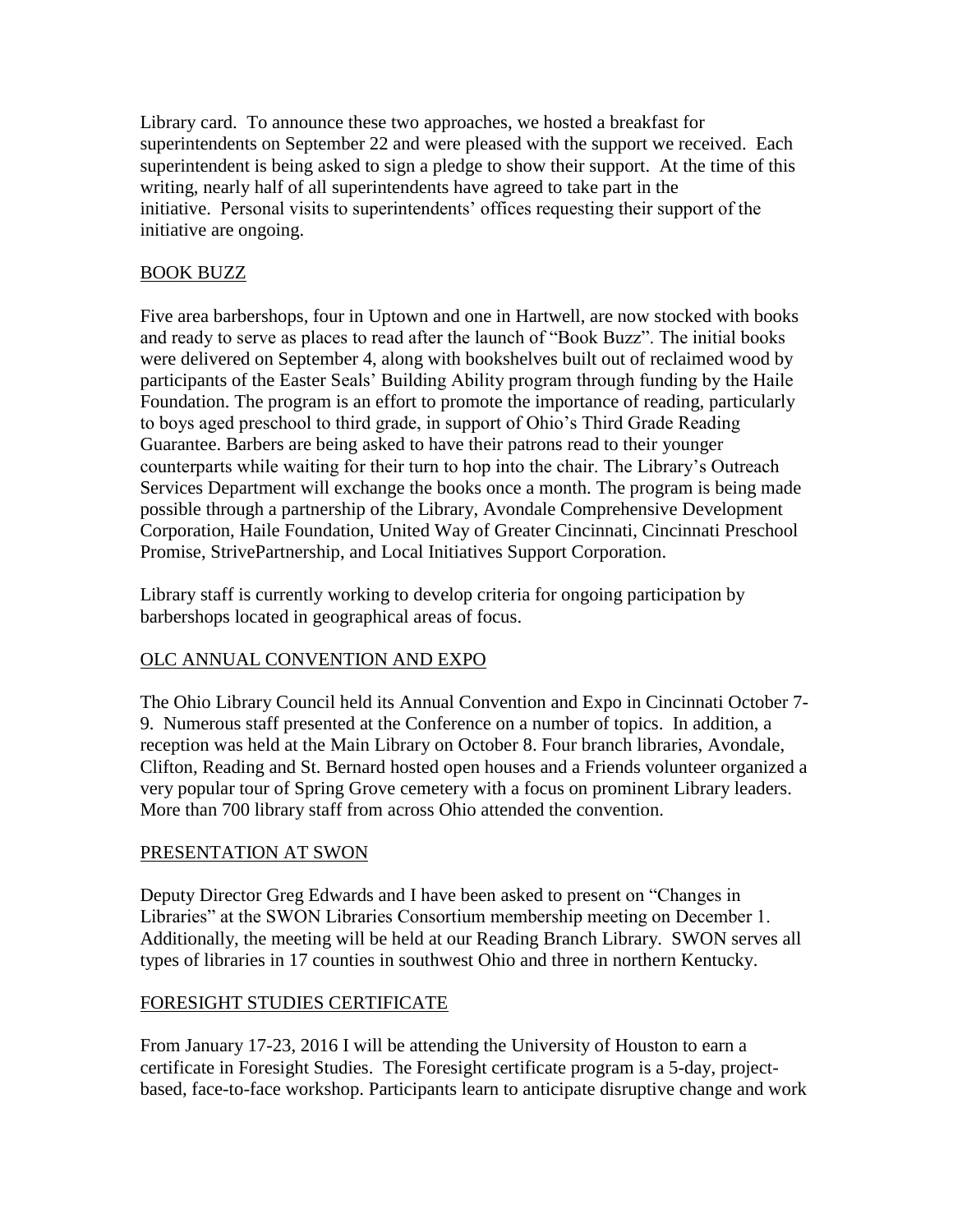towards the creation of transformational change in order to influence the future of their organizations, companies and communities.

### SUMMER CAMP READING RESULTS

For the seven Library sites that offered Summer Camp Reading as part of the Summer Learning Program, participants showed an average 29% reading proficiency increase. Compare this to the average 10% decline from summer learning loss for low-income students and the benefit of this program is clear. We plan to continue the program next summer and are looking for ways to increase the number of participants. As a reminder, this program is only for incoming  $3<sup>rd</sup>$  or  $4<sup>th</sup>$  grade students most at-risk of not reading at grade level. Summer Camp Reading was offered at Bond Hill, College Hill, Corryville, Covedale, Northside, Pleasant Ridge and Westwood.

### ELECTED OFFICIALS VISIT LIBRARY LOCATIONS

We continue to host our elected officials on a library visit. Ohio House District 31 Rep. Denise Driehaus visited the Clifton Branch on August 25; Ohio House District 32 Rep. Christie Bryant Kuhns visited Mt. Healthy on September 2; and  $7<sup>th</sup>$  District Ohio Senator Shannon Jones visited the Symmes Township Branch on September 14. Also on September 14, United States Congressman Steve Chabot visited the Clifton Branch for a tour of the renovated historic building.

### MARKETING UPDATE

Promotions for eBooks and eAudiobooks continue to the lead our targeted messaging with our What's New eBooks message seeing a 46% open rate and a 203% increase in holds on the titles highlighted; an 18% and 122% increase from the first What's New message. Adding Digitarians into our eAudiobooks promotion saw a 225% increase in holds, up over 200% from the original. Messaging to print customers is also effective, seeing a 6% increase in opens and a 54% increase in holds on the highlighted titles.

In social media, we just crossed the 1,000 follower threshold on LinkedIn, and our Pinterest referrals have seen a significant increase since we started pinning new books daily, from 6% to 15%.

### FRIENDS OF THE PUBLIC LIBRARY

The Friends will hold its quarterly meeting of the Board on October 30 at the Reading Branch Library.

### ANDERSON TOWNSHIP LIBRARY ASSOCIATION

The Anderson Township Library Association will hold a Holiday and Nearly New Used Book Sale at the Anderson Branch from Thursday, November 5 through Saturday, November 7.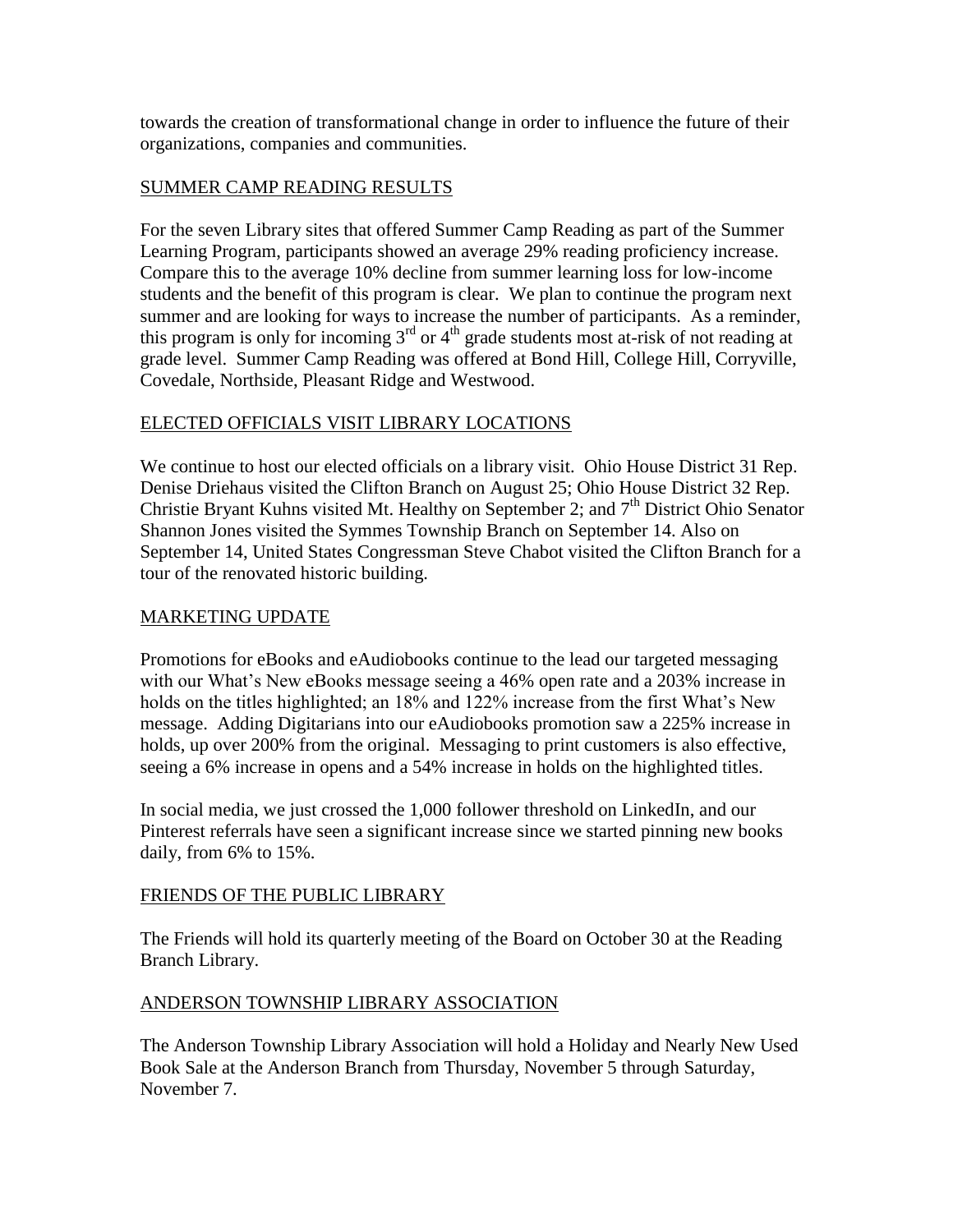The Anderson Township Library Association will hold its General Meeting at the Anderson Branch on November 18, 1:30 p.m.

#### LIBRARY FOUNDATION

The Library Foundation's Donor Recognition Event on September 24 was hugely successful with approximately 65 people in attendance. This year's honorees were:

- Thomas E. Huenefeld, Emeritus Foundation Director
- The Marge & Charles Schott Foundation for their gift to support the Homework Helpers in the 2015-2016 school year
- Career Online High School graduate, Lashanda Bishop

At the event Jeffrey Hillard was announced as the 2015-2016 Foundation Writer-in-Residence. Hillard is an author, poet and professor at Mt. St. Joseph College. As the Writer-in-Residence, Hillard will receive \$10,000, continue his writing and present numerous programs. The two finalists, Mary Kay Carson and Amber Hunt, each received a cash prize of \$500 and may be involved in some of the Writer-in-Residence programming over the next year.

The annual Red's staff fundraiser took place on August  $23<sup>rd</sup>$  raising \$2,500 for the Foundation.

The William Heuneke \$10,000 annual gift was received as part of the \$100,000 overall gift for the naming of the Hueneke Homework Center.

The Annual Fund campaign kicked off with the staff on September 17. The fundraising mailing appeal will take place in late October to over 12,000 households.

Befriend a Branch, a program encouraging donors to make a gift to their local branch library, will distribute \$6,615 to individual branches. Every branch will receive at least \$50.00 through this program.

The Foundation Board will hold its next quarterly meeting on October 21.

### **FISCAL OFFICER'S REPORT**

Ms. DeFosse reported that:

### SMALL CLAIM CASE UPDATE

As reported at the August Board meeting, The Library filed a small claims case against the current owner of the Westwood property that the Library sold in 2014. On August 26, 2015, the Library received a judgment against ADN in the amount of \$2,422.09.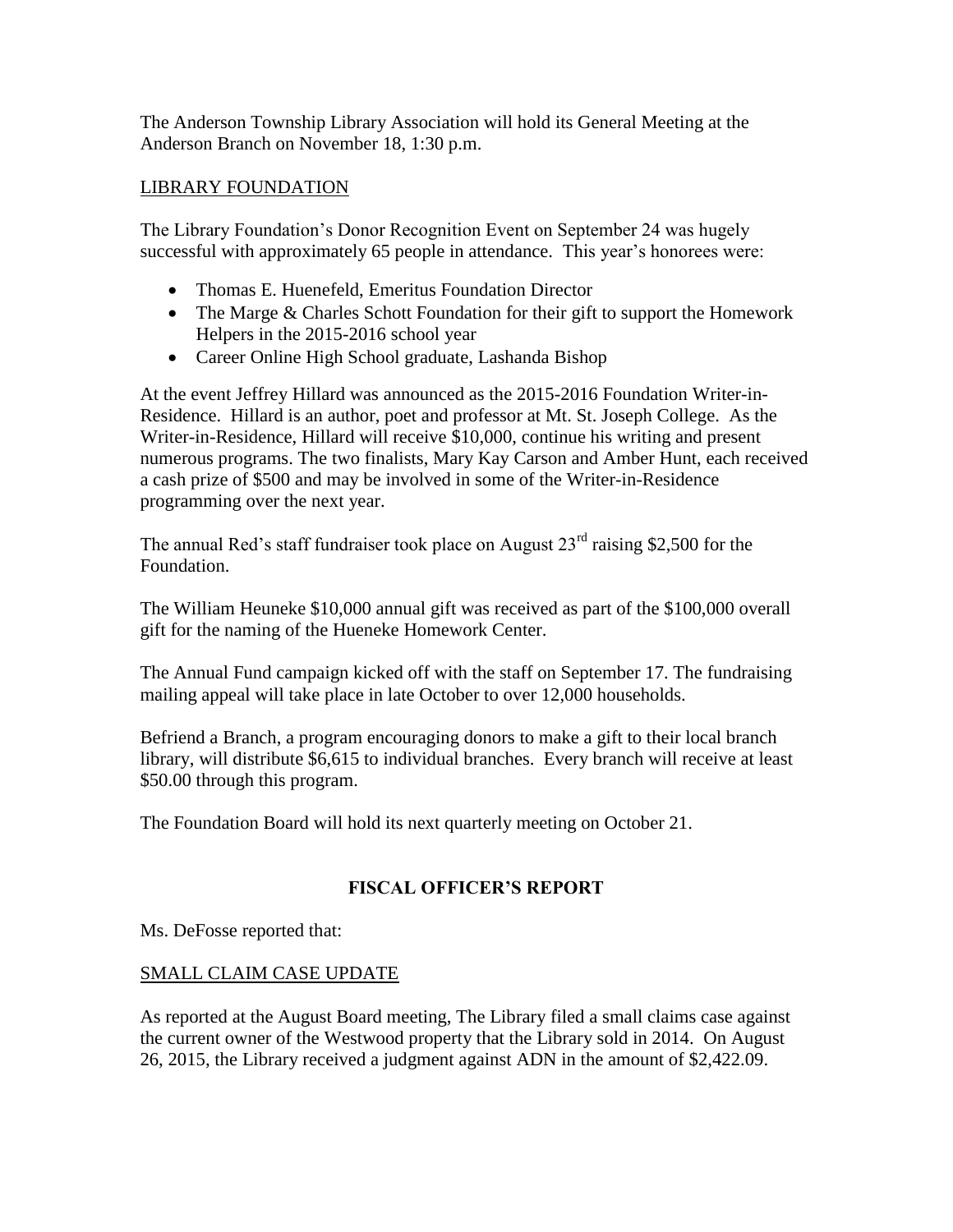#### PUBLIC RECORDS REQUEST

As of October 6, 2015, a previous records request available since July 21, 2015 has not been inspected by Patrick Lance.

On August 15, 2015, the Library received a record request from Patrick Lance. Robert Brown, attorney representing the Library, replied "The Library does not possess a timecard data base output or program responsive to your request." The text of the request is below:

"This is an open records request.

I made a previous open records request in November 2014. In this request, I asked for "timesheets for hourly employees" for the Advocacy campaign event that was held in the spring of 2013.

As was explained to me at the time by Mary Bennett-Brown, all library employees were "hourly" and as such I expected to receive timesheets from every employee for the dates of the campaign event.

I never received these timesheets. I received other documentation, but not timesheets. Recently, under oath and at the direction of Kim Fender, attorney Robert Brown acknowledged in a public hearing that he and Kim ignored this lawful request.

I am again making this request via this letter.

Please tell your boss and her attorney that they are not above the law. It is becoming increasingly clear that Kim Fender and Robert Brown's continued insistence to withhold information such as the information requested in this request and the November request has amounted to nothing more than a transparent attempt to keep public records from me and government boards and commissions charged with investigating this kind of misconduct. For them to intentionally claim before a public commission conducting a hearing that "library records were not updated to show if registered employees actually attended this event" is to quote Robert Brown, "ludicrous," especially in light of their never-ending and untrue claims that I somehow falsified my timesheets.

Since the matter of my dismissal has long since been adjudicated in my favor, please feel free to let interested parties such as Mr. Brown know that the continued efforts to defame me, smear my reputation, and violate my First Amendment rights at Kim's direction runs afoul of the Ohio Rules of Professional Conduct, the Ohio Revised Code and Federal Law.

I am expecting timesheets similar to the one I attached."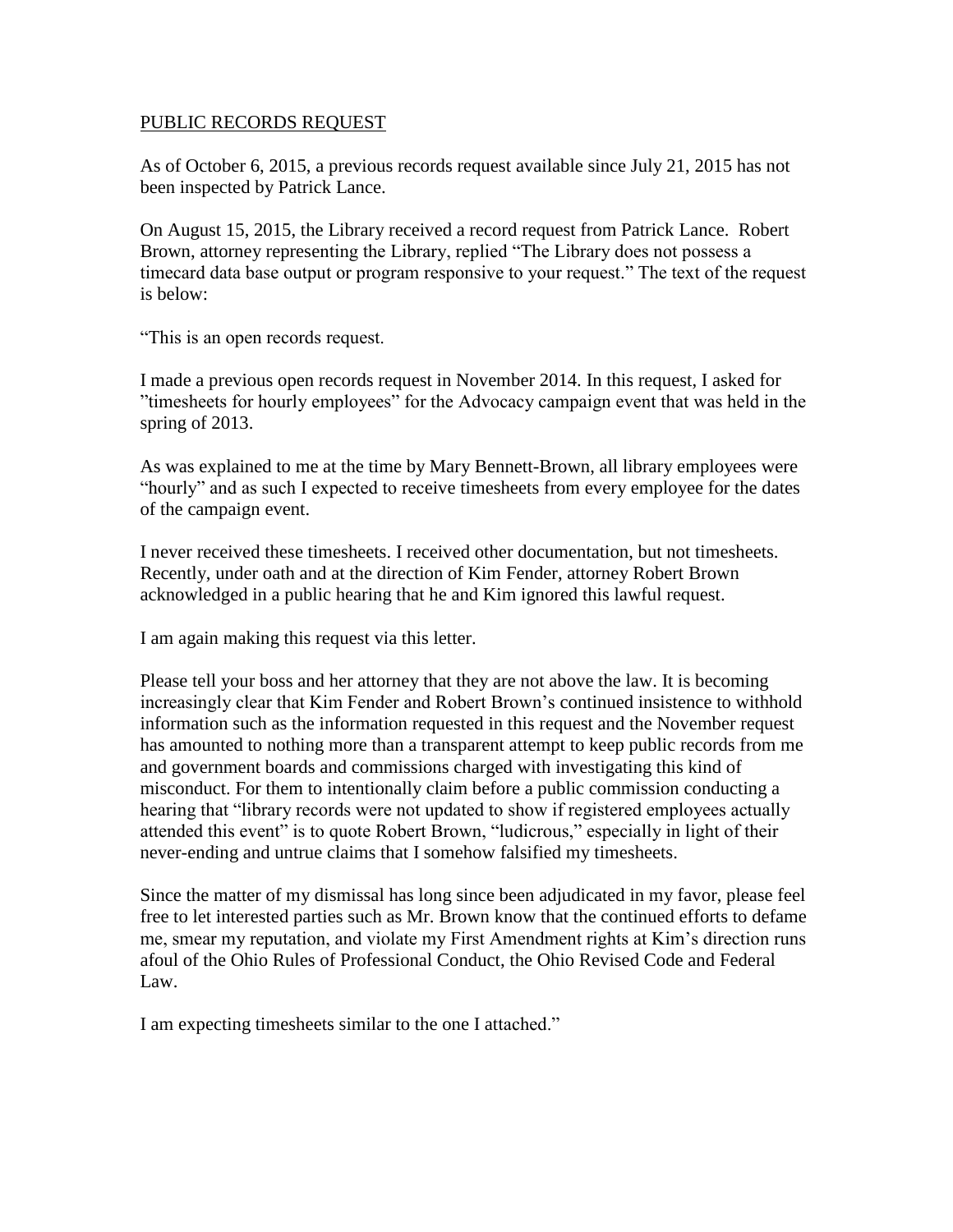On September 19, 2015, four record requests were received from Patrick Lance. Library staff is working with our attorney from the Hamilton County Prosecutor's Office to prepare a response to these requests. The text of the requests is below (the lengthy email chains attached to and referenced in the requests are omitted):

### 1.

"This is an open records request. Please provide a copy of the "levy chart" that Greg is referring to below.

Please provide any and all other notes, meeting minutes, correspondence (both internal and external), especially email correspondence concerning the upcoming library levy prior to June 27, 2013.

Please be sure to include correspondence to and from Kim Fender, Molly Defosse, Mary Bennett-Brown, Greg Edwards, Phyllis Hegner, Sandy Bolek, the Library Board of Trustees and all levy related correspondence to and from the Hamilton County Commissioners prior to June 27, 2013."

### 2.

"This is an open records request. Please provide a copy of the "social media game plan" referred to below. Please provide notes and or any other records associated with Ms. Hegner's meeting with Radio One and any other emails and documents from Ms. Hegner concerning the library levy prior to June 27, 2013. Most especially, please include any and all other email correspondence between Ms. Hegner, Greg Edwards and Kim Fender.

Please provide some clarity regarding the identity of "Mike" who is referenced below in Ms. Hegner's email. Please identify who was on the "social media team" and provide any and all email correspondence, notes, etc. to and from those people as well. Please include a copy from Mike of the "notice to the social media team directing them to not comment or answer any Levy related questions or to respond to any comments, until he had a chance to meet with you for direction."

All of this information of course should have been provided at the time my previous open records request was submitted."

### 3.

"This is an open records request.

Please provide some clarity regarding the identity of "Denis" who is referenced in Ms. Hegner's email. Please provide all correspondence, notes, emails, etc. to and from this person regarding the levy.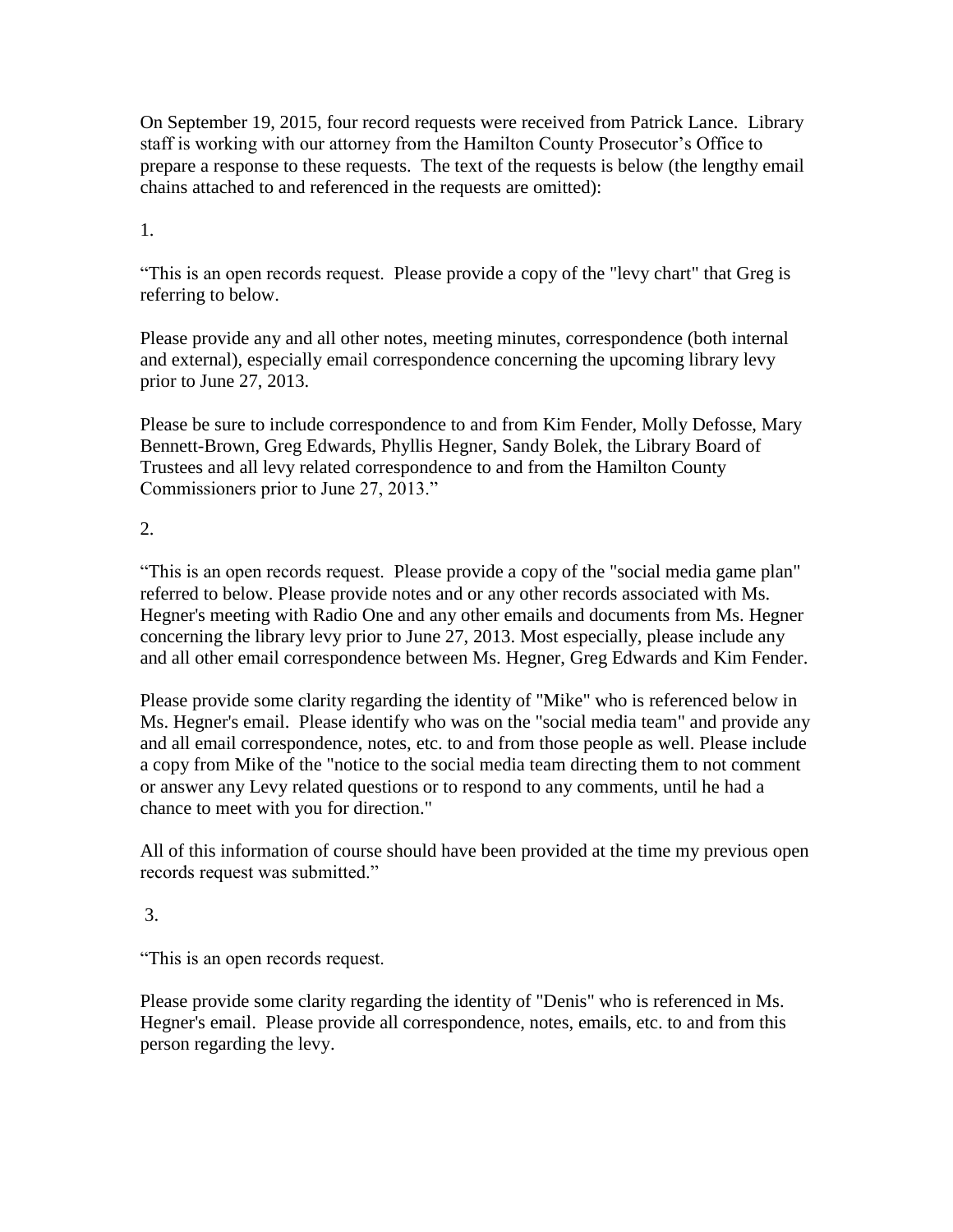"This is an open records request. Please provide any and all emails between library staff, including but not limited to Greg Edwards, Kim Fender, Phyllis Hegner as well Board Members such as Bill Moran (and any other Board Members) and with Sherry Coolidge and or any other Enquirer reporter. I am not going to stipulate that these emails be limited to just those concerning the levy campaign. That way, you will not have to waste any time pick and choosing which emails to send.

I also request correspondence between library staff and the Hamilton County Auditor's office prior to June 27, 2013 as well as all emails from Cincinnati Library administrators and staff to the Ohio Library Council prior to June 27, 2013. Obviously this would include but not be limited to correspondence to and from Kim Fender, Greg Edwards and Phyllis Hegner.

Again, as I noted in a previous email, to be compliant with Ohio Sunshine Laws much of this information should have been provided at the time my previous open records requests were submitted."

### **HUMAN RESOURCES COMMITTEE REPORT**

Mrs. Trauth reported:

### STAFF & RETIREE RECOGNITION PROGRAM

On Sunday, November 15, the Library will host the third annual staff and retiree recognition program. We will recognize staff members who have achieved a milestone for years of service and retirees who have dedicated their time and energy in making our library successful. The recipient of the Impact Award and Bunny Dehner Prize, and the Rookie of the Year award winner will also be announced. The event will be held in the Atrium from 5:30 p.m. – 7:00 p.m. The Board, staff, retirees, family and friends are invited to this event.

### UNITED IN SHARING CAMPAIGN

The Library's 2015 United in Sharing Campaign began on September 17 and ends October 16, 2015. As of September 30, 2015, the campaign has raised a total of \$29,395.

### DEPAUL CRISTO REY HIGH SCHOOL WORK STUDY PROGRAM

The Library will be participating for the second year in the DePaul Cristo Rey High School's Work Study Program. The purpose of this program is for students to gain job experience and realize the relevance of their education, while providing a service to local businesses and organizations. DePaul has secured donations for up to eleven students to be placed with the library. In September and October at least eight branch locations

4.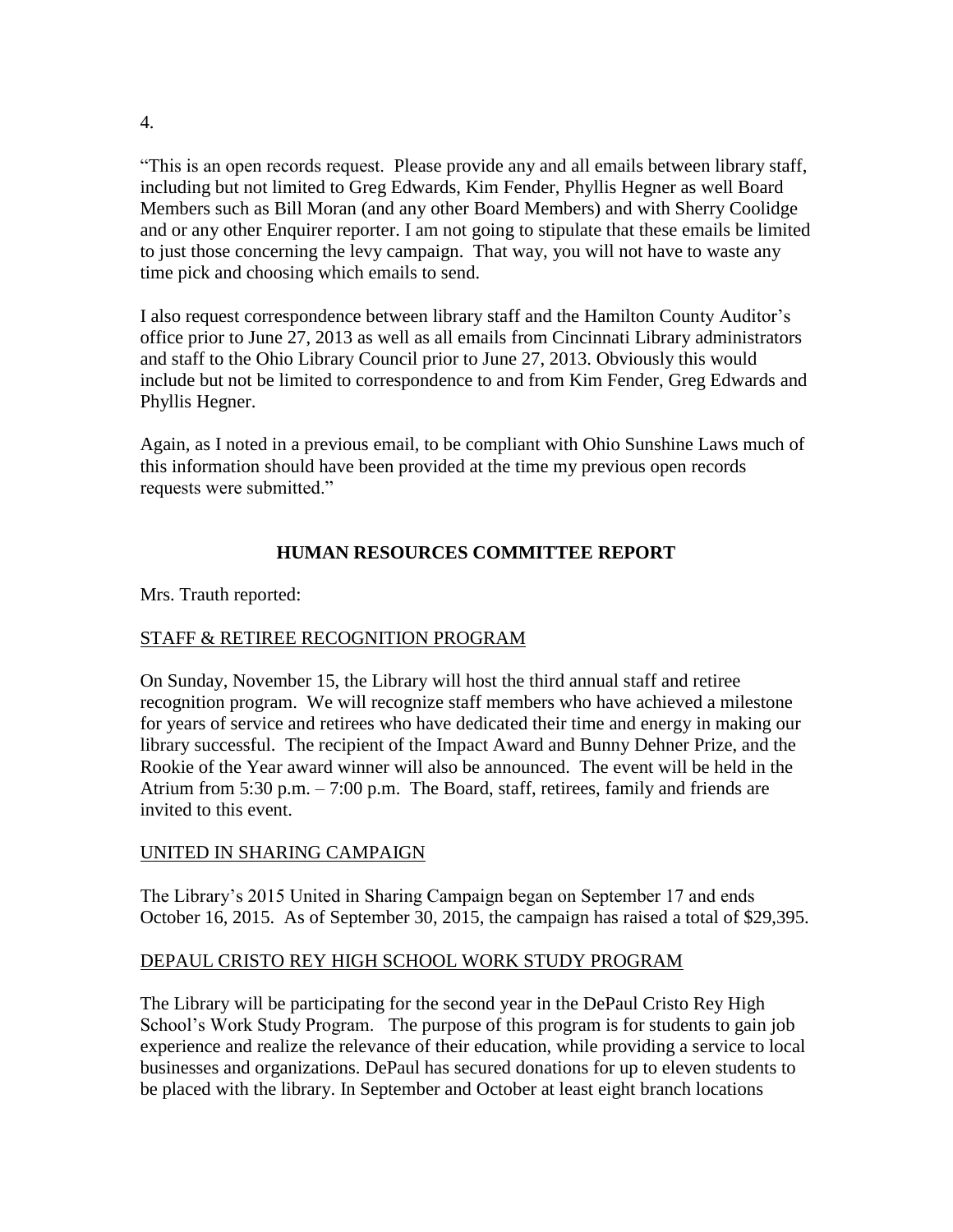welcomed a student from the high school who will be working one day a week and one Friday a month. Students will engage in clerical work, shelving and basic customer service as directed by designated Library staff.

### OCRC CHARGES

The list below is the current status of all the Ohio Civil Rights Commission (OCRC) charges by Marvin S. Dickman. The Library has received notification of a total of seventeen OCRC charges by Mr. Dickman, not eighteen as originally reported at the August Regular Meeting.

- On August 13, 2015, the nine cases that were under reconsideration were dismissed by OCRC, as well as four additional cases.
- On September 2, 2015, Mr. Dickman submitted a Request for Reconsideration for five cases previously dismissed.
- On September 3, 2015, two more cases were dismissed by the OCRC.
- On September 24, 2015, one additional case was dismissed by the OCRC.
- As of October 2, 2015, twelve of the seventeen cases have been dismissed by OCRC. The five cases being reconsidered are still pending.

# *CONSENT AGENDA ITEMS*

Mrs. LaMacchia presented the following items for approval:

- Minutes of the Regular Meeting held August 11, 2015. Ms. DeFosse indicated the minutes were clarified to state the executive session was entered to conference with the attorney regarding disputes involving the Library that are the subject of pending or imminent court action.
- Investment Report (summary of invested balances) as of August, 2015 and September, 2015.

|                                               | Amount<br>8/31/2015 | Amount<br>9/30/2015 |
|-----------------------------------------------|---------------------|---------------------|
| <b>Fifth Third Investment</b><br>General Fund | \$500,000.00        | \$500,000.00        |
| <b>Operating Account</b>                      |                     |                     |
| General Fund                                  | \$20,702,332.18     | \$21,109,816.18     |
| Insurance/Indemnification                     | 230,000.00          | 230,000.00          |
| Special Revenue Funds                         | 245, 307. 45        | 294,977.47          |
| Building and Repair                           | 1,581,468.95        | 1,471,602.82        |
| <b>Permanent Trust Funds</b>                  | 1,523,676.96        | 1,521,790.98        |
|                                               | \$24,282,785.54     | \$24,628,187.45     |
| <b>STAR Ohio</b>                              |                     |                     |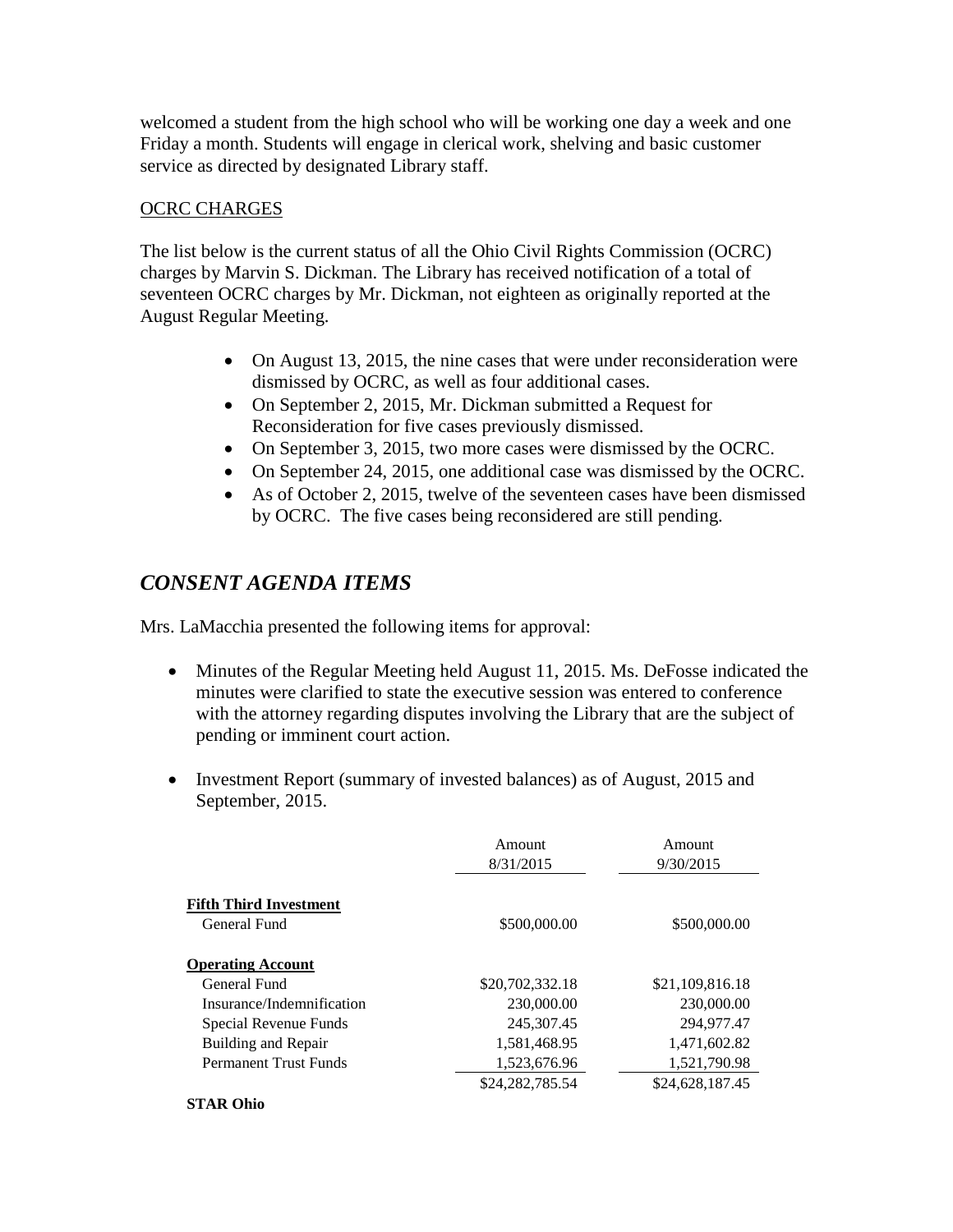| <b>GRAND TOTAL</b>                                                        | \$32,568,451.79 | \$32,913,954.50 |
|---------------------------------------------------------------------------|-----------------|-----------------|
| <b>Managed Investments (Trust Funds):</b><br><b>Permanent Trust Funds</b> | \$6,738,231.00  | \$6,738,231.00  |
| Building and Repair                                                       | 1,047,435.25    | 1,047,536.05    |

- Monthly Financial Reports for the periods ending August, 2015 and September, 2015.
- Personnel Change Report reflects changes through September 26, 2015.

| <b>Action</b>      | Agency                                         | <b>Position Title</b>                         | <b>Employee Name</b>       | <b>Effective</b><br>Date |
|--------------------|------------------------------------------------|-----------------------------------------------|----------------------------|--------------------------|
| <b>APPOINTMENT</b> | <b>COLLEGE HILL</b><br><b>BRANCH</b>           | <b>STUDENT SHELVER</b>                        | ALLEN, MALONNA D           | 9/13/2015                |
| <b>APPOINTMENT</b> | <b>HARRISON BRANCH</b>                         | <b>STUDENT SHELVER</b>                        | ANGE, BRAYDEN A            | 9/13/2015                |
| <b>APPOINTMENT</b> | POPULAR LIBRARY                                | <b>SHELVER</b>                                | ARMSTRONG, KIMBERLY R      | 8/30/2015                |
| <b>APPOINTMENT</b> | <b>WESTWOOD BRANCH</b>                         | <b>STUDENT SHELVER</b>                        | <b>BILL, BRIDGET L</b>     | 9/13/2015                |
| <b>APPOINTMENT</b> | <b>GENEALOGY &amp; LOCAL</b><br><b>HISTORY</b> | <b>SENIOR LIBRARY</b><br><b>SERVICES ASST</b> | <b>BRAMELL, KATIE D</b>    | 8/30/2015                |
| <b>APPOINTMENT</b> | <b>HYDE PARK BRANCH</b>                        | <b>STUDENT SHELVER</b>                        | <b>BROSCIOUS, EVELYNE</b>  | 9/13/2015                |
| <b>APPOINTMENT</b> | <b>GROESBECK BRANCH</b>                        | <b>STUDENT SHELVER</b>                        | <b>BYRD, KATELYN A</b>     | 8/30/2015                |
| <b>APPOINTMENT</b> | <b>MADEIRA BRANCH</b>                          | <b>STUDENT SHELVER</b>                        | <b>CASSIDY, FRANKLIN P</b> | 8/16/2015                |
| <b>APPOINTMENT</b> | <b>WESTWOOD BRANCH</b>                         | <b>STUDENT SHELVER</b>                        | <b>CLAJUS, LILY K</b>      | 9/13/2015                |
| <b>APPOINTMENT</b> | <b>BOND HILL BRANCH</b>                        | <b>STUDENT SHELVER</b>                        | <b>EDWARDS, SIDNEY N</b>   | 9/13/2015                |
| <b>APPOINTMENT</b> | <b>CHEVIOT BRANCH</b>                          | <b>STUDENT SHELVER</b>                        | FROEHLE, JOSEPH L          | 9/13/2015                |
| <b>APPOINTMENT</b> | <b>BLUE ASH BRANCH</b>                         | <b>STUDENT SHELVER</b>                        | <b>GARZA, CARYS V</b>      | 9/13/2015                |
| <b>APPOINTMENT</b> | <b>ANDERSON BRANCH</b>                         | <b>STUDENT SHELVER</b>                        | HARTLEY, LAURYN N          | 8/16/2015                |
| <b>APPOINTMENT</b> | <b>HYDE PARK BRANCH</b>                        | STUDENT SHELVER                               | HATTEMER, REBECCA J        | 9/13/2015                |
| <b>APPOINTMENT</b> | <b>COVEDALE BRANCH</b>                         | <b>LIBRARY SERVICES</b><br><b>ASSISTANT</b>   | HEDSPETH, RAMONA L         | 8/2/2015                 |
| <b>APPOINTMENT</b> | <b>GENEALOGY &amp; LOCAL</b><br><b>HISTORY</b> | <b>SENIOR LIBRARY</b><br><b>SERVICES ASST</b> | HOPPENJANS, TIFFANY M      | 9/13/2015                |
| <b>APPOINTMENT</b> | POPULAR LIBRARY                                | <b>SHELVER</b>                                | <b>JACKSON, RYAN D</b>     | 8/16/2015                |
| <b>APPOINTMENT</b> | <b>READING BRANCH</b>                          | HOMEWORK HELP AIDE                            | <b>JARIWALA, RIYA H</b>    | 8/30/2015                |
| <b>APPOINTMENT</b> | <b>GREENHILLS BRANCH</b>                       | <b>LIBRARY SERVICES</b><br><b>ASSISTANT</b>   | <b>JONES, JANIE L</b>      | 9/13/2015                |
| <b>APPOINTMENT</b> | <b>CHILDREN'S</b><br><b>LEARNING CENTER</b>    | <b>SENIOR LIBRARY</b><br><b>SERVICES ASST</b> | KENNEDY, MARIAH M          | 8/2/2015                 |
| <b>APPOINTMENT</b> | <b>BLUE ASH BRANCH</b>                         | <b>STUDENT SHELVER</b>                        | KOSTER, MARISA J           | 9/13/2015                |
| <b>APPOINTMENT</b> | <b>ANDERSON BRANCH</b>                         | <b>STUDENT SHELVER</b>                        | MAYHALL, JACOB A           | 8/2/2015                 |
| <b>APPOINTMENT</b> | <b>GROESBECK BRANCH</b>                        | <b>STUDENT SHELVER</b>                        | OKONNY, PAMELLA A          | 8/16/2015                |
| <b>APPOINTMENT</b> | POPULAR LIBRARY                                | <b>SHELVER</b>                                | PAPE, FRITZ J              | 8/30/2015                |
| <b>APPOINTMENT</b> | <b>READING BRANCH</b>                          | <b>LIBRARY SERVICES</b><br><b>ASSISTANT</b>   | RAKE, JAMES A              | 9/13/2015                |
| <b>APPOINTMENT</b> | <b>CHILDREN'S</b><br><b>LEARNING CENTER</b>    | <b>SENIOR LIBRARY</b><br><b>SERVICES ASST</b> | REIFENBERGER, SUSAN AH     | 8/16/2015                |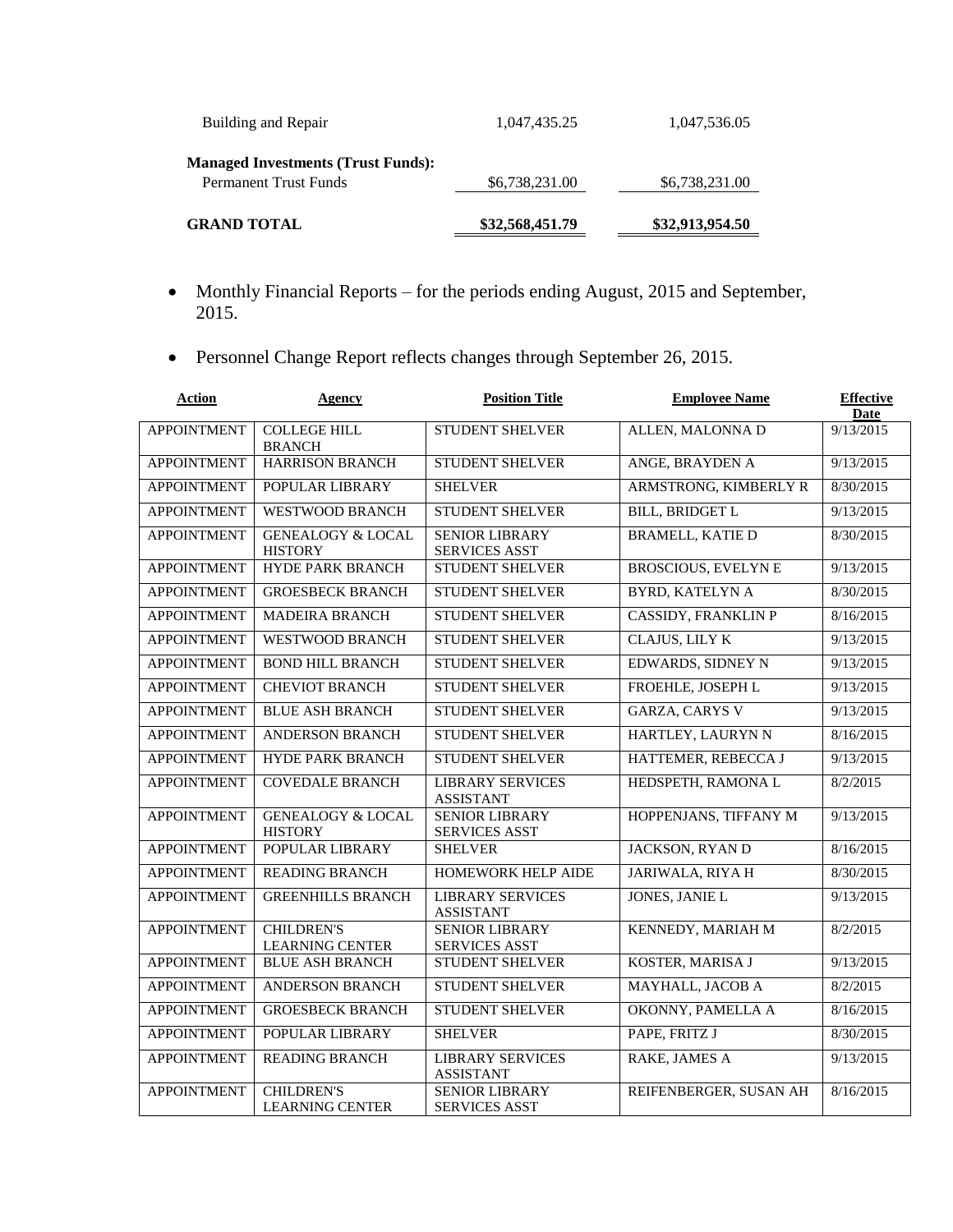| <b>APPOINTMENT</b> | <b>GENEALOGY &amp; LOCAL</b><br><b>HISTORY</b>    | <b>STUDENT SHELVER</b>                        | SCHNEPP, MIRANDA R          | 8/16/2015 |
|--------------------|---------------------------------------------------|-----------------------------------------------|-----------------------------|-----------|
| <b>APPOINTMENT</b> | <b>MADEIRA BRANCH</b>                             | <b>STUDENT SHELVER</b>                        | SCHOONOVER, SHELBY N        | 8/16/2015 |
| <b>APPOINTMENT</b> | BLUE ASH BRANCH                                   | STUDENT SHELVER                               | <b>SCHREIBER, SARAH A</b>   | 9/13/2015 |
| <b>APPOINTMENT</b> | <b>MADEIRA BRANCH</b>                             | <b>STUDENT SHELVER</b>                        | <b>SCHWEER, ALEXANDER R</b> | 8/16/2015 |
| <b>APPOINTMENT</b> | <b>AVONDALE BRANCH</b>                            | <b>CHILDREN'S LIBRARIAN</b>                   | SHELLS, RACHELLE D          | 9/13/2015 |
| <b>APPOINTMENT</b> | POPULAR LIBRARY                                   | <b>SHELVER</b>                                | SIZEMORE, KAILA L           | 8/30/2015 |
| <b>APPOINTMENT</b> | <b>CHILDREN'S</b>                                 | <b>SENIOR LIBRARY</b>                         | SMITH, SHA-KIM J            | 8/16/2015 |
| <b>APPOINTMENT</b> | <b>LEARNING CENTER</b><br><b>GROESBECK BRANCH</b> | <b>SERVICES ASST</b><br>STUDENT SHELVER       | VESPRANI, MICHAEL B         | 8/30/2015 |
|                    |                                                   |                                               |                             |           |
| <b>APPOINTMENT</b> | <b>SYMMES TOWNSHIP</b><br><b>BRANCH</b>           | STUDENT SHELVER                               | WOODBURY, LAUREN H          | 9/13/2015 |
| <b>APPOINTMENT</b> | <b>EDUCATION &amp;</b><br>HOMEWORK SUPPORT        | <b>SUMMER BRAIN CAMP</b><br><b>AIDE</b>       | <b>GRAY, EMMAC</b>          | 5/24/2015 |
| <b>APPOINTMENT</b> | <b>EDUCATION &amp;</b>                            | <b>SUMMER BRAIN CAMP</b>                      | TABLER, ZACARY MW           | 5/24/2015 |
|                    | HOMEWORK SUPPORT                                  | <b>AIDE</b>                                   |                             |           |
| <b>APPOINTMENT</b> | <b>CHILDREN'S</b><br><b>LEARNING CENTER</b>       | <b>CHILDREN'S LIBRARIAN</b>                   | ADAMS, LINDA J              | 8/16/2015 |
| <b>APPOINTMENT</b> | <b>SHARONVILLE</b><br><b>BRANCH</b>               | <b>LIBRARY SERVICES</b><br><b>ASSISTANT</b>   | <b>BARTON, JOCELYN M</b>    | 9/13/2015 |
| <b>APPOINTMENT</b> | <b>SYMMES TOWNSHIP</b><br><b>BRANCH</b>           | <b>LIBRARY SERVICES</b><br><b>ASSISTANT</b>   | LEE-MOUNTEL, ESTEE S        | 8/30/2015 |
| <b>APPOINTMENT</b> | <b>READING BRANCH</b>                             | <b>SENIOR LIBRARY</b><br><b>ASSISTANT</b>     | MINDRUM, CARMELISA          | 9/13/2015 |
| <b>APPOINTMENT</b> | ANDERSON BRANCH                                   | <b>LIBRARY SERVICES</b><br><b>ASSISTANT</b>   | WARD, ADAM C                | 9/13/2015 |
| <b>APPOINTMENT</b> | <b>EDUCATION &amp;</b><br>HOMEWORK SUPPORT        | <b>SUMMER BRAIN CAMP</b><br><b>AIDE</b>       | <b>AKIN, NATALIE</b>        | 5/31/2015 |
| <b>APPOINTMENT</b> | <b>EDUCATION &amp;</b><br>HOMEWORK SUPPORT        | <b>SUMMER BRAIN CAMP</b><br><b>AIDE</b>       | <b>CUMMINGS, ALEXANDER</b>  | 5/31/2015 |
| <b>APPOINTMENT</b> | <b>EDUCATION &amp;</b><br>HOMEWORK SUPPORT        | <b>SUMMER BRAIN CAMP</b><br><b>AIDE</b>       | WRIGHT, KEYASHA R           | 5/31/2015 |
| <b>CHANGE</b>      | POPULAR LIBRARY                                   | <b>SENIOR LIBRARY</b><br><b>SERVICES ASST</b> | KUHL, CORRENA R             | 8/2/2015  |
| <b>CHANGE</b>      | <b>FISCAL OFFICE</b>                              | FINANCIAL CLERK I                             | MCMAHAN, TARA Y             | 8/16/2015 |
| <b>CHANGE</b>      | <b>GREEN TOWNSHIP</b><br><b>BRANCH</b>            | REFERENCE LIBRARIAN                           | HOFFER, CAITLIN             | 9/13/2015 |
| <b>CHANGE</b>      | WYOMING BRANCH                                    | <b>BRANCH MANAGER</b>                         | <b>GARDNER, THOMAS A</b>    | 8/16/2015 |
| <b>CHANGE</b>      | <b>LOVELAND BRANCH</b>                            | <b>HOMEWORK HELP AIDE</b>                     | TURNER, DEBORAH J           | 8/30/2015 |
| <b>CHANGE</b>      | <b>COLLEGE HILL</b><br><b>BRANCH</b>              | HOMEWORK HELP AIDE                            | <b>ASANTE, LORIS</b>        | 8/16/2015 |
| <b>CHANGE</b>      | MADISONVILLE<br><b>BRANCH</b>                     | HOMEWORK HELP AIDE                            | <b>BELL, RONDA</b>          | 8/30/2015 |
| <b>CHANGE</b>      | DEER PARK BRANCH                                  | HOMEWORK HELP AIDE                            | DAVIS, BRANDON C            | 8/16/2015 |
| <b>CHANGE</b>      | NORTHSIDE BRANCH                                  | HOMEWORK HELP AIDE                            | KINDLE, EDWARD T            | 8/16/2015 |
| <b>CHANGE</b>      | <b>WESTWOOD BRANCH</b>                            | HOMEWORK HELP AIDE                            | MCNEILL, ELAINE M           | 8/16/2015 |
| <b>CHANGE</b>      | <b>OAKLEY BRANCH</b>                              | HOMEWORK HELP AIDE                            | PHELAN, VERONICA E          | 8/16/2015 |
| <b>CHANGE</b>      | NORTH CENTRAL<br><b>BRANCH</b>                    | HOMEWORK HELP AIDE                            | VANDERNAALD, LEWIS J        | 8/16/2015 |
| <b>DEPARTURE</b>   | SORTING &<br><b>MATERIALS</b><br><b>RETRIEVAL</b> | PAGE                                          | STARKS, GARY L              | 8/4/2015  |
| <b>DEPARTURE</b>   | <b>BLUE ASH BRANCH</b>                            | <b>STUDENT SHELVER</b>                        | BEAUCAGE, MARIA             | 8/14/2015 |
| <b>DEPARTURE</b>   | ANDERSON BRANCH                                   | STUDENT SHELVER                               | <b>BISHOP, LILY</b>         | 8/6/2015  |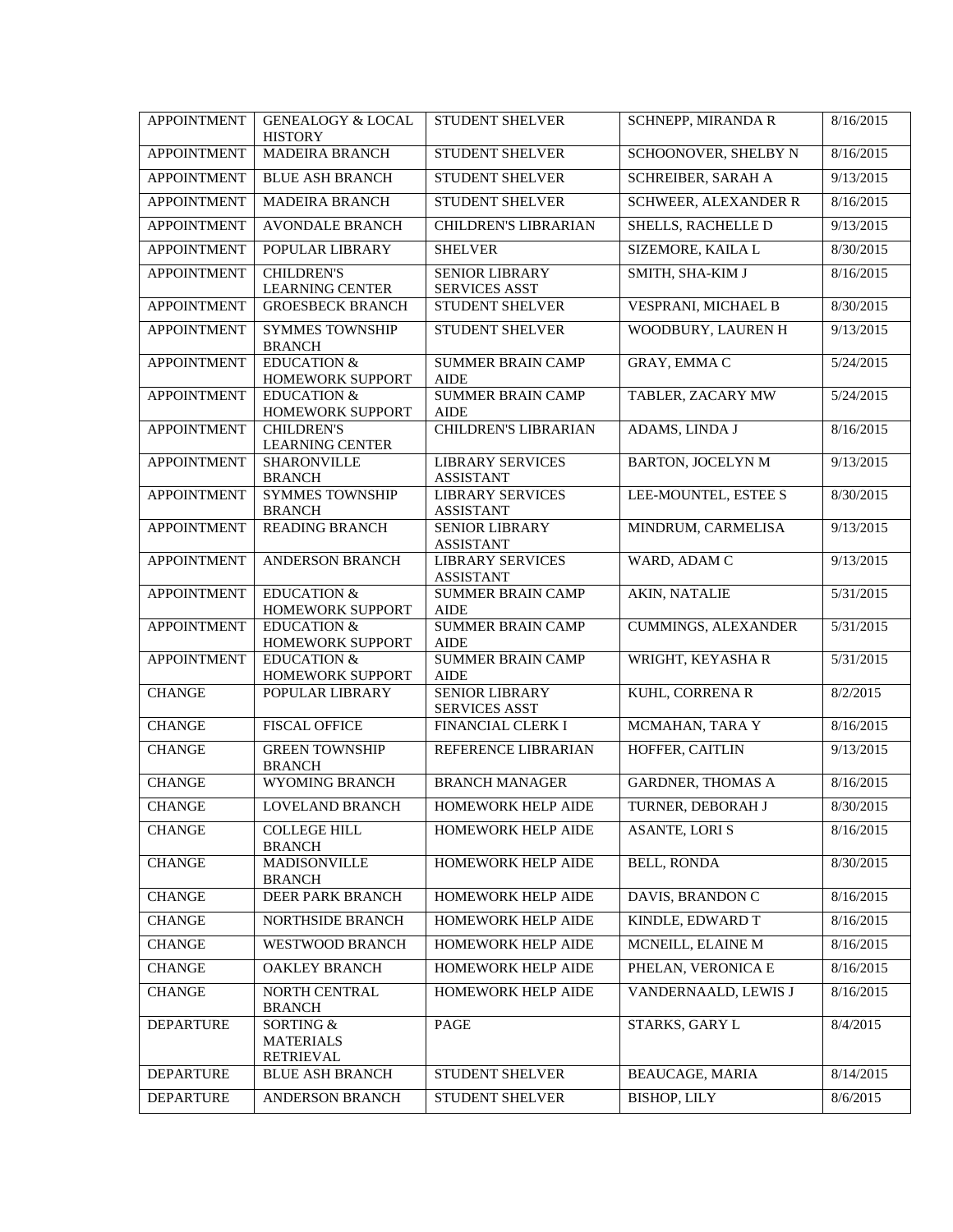| <b>DEPARTURE</b> | <b>SYMMES TOWNSHIP</b><br><b>BRANCH</b>               | STUDENT SHELVER                                   | <b>BOUAJRAM, SAM</b>          | 9/12/2015 |
|------------------|-------------------------------------------------------|---------------------------------------------------|-------------------------------|-----------|
| <b>DEPARTURE</b> | <b>HYDE PARK BRANCH</b>                               | STUDENT SHELVER                                   | BRANDICOURT, SARAH A          | 8/13/2015 |
| <b>DEPARTURE</b> | <b>VIRTUAL</b><br><b>INFORMATION</b><br><b>CENTER</b> | <b>LIBRARY SERVICES</b><br><b>ASSISTANT</b>       | <b>BRENNER, MEGAN J</b>       | 8/21/2015 |
| <b>DEPARTURE</b> | <b>ANDERSON BRANCH</b>                                | <b>STUDENT SHELVER</b>                            | BRUEGGEMEIER, KARA            | 9/25/2015 |
| <b>DEPARTURE</b> | <b>EDUCATION &amp;</b><br>HOMEWORK SUPPORT            | <b>EDUC &amp; HOMEWORK</b><br><b>SUPPORT ASST</b> | <b>BURGASSER, MEGAN A</b>     | 9/23/2015 |
| <b>DEPARTURE</b> | MT. WASHINGTON<br><b>BRANCH</b>                       | STUDENT SHELVER                                   | <b>BUSCHMEIER, KIMBERLY A</b> | 8/8/2015  |
| <b>DEPARTURE</b> | <b>GENEALOGY &amp; LOCAL</b><br><b>HISTORY</b>        | <b>SENIOR LIBRARY</b><br><b>SERVICES ASST</b>     | CARPENTER, ROSALIA E          | 8/15/2015 |
| <b>DEPARTURE</b> | MONFORT HEIGHTS<br><b>BRANCH</b>                      | <b>STUDENT SHELVER</b>                            | COFFARO, ALYSSA               | 8/29/2015 |
| <b>DEPARTURE</b> | <b>VIRTUAL</b><br><b>INFORMATION</b><br><b>CENTER</b> | SENIOR LIBRARY<br><b>SERVICES ASST</b>            | CROSBY, DARREN E              | 9/12/2015 |
| <b>DEPARTURE</b> | <b>MADEIRA BRANCH</b>                                 | <b>LIBRARY SERVICES</b><br><b>ASSISTANT</b>       | DEES, ANN L                   | 8/27/2015 |
| <b>DEPARTURE</b> | SORTING &<br><b>MATERIALS</b><br><b>RETRIEVAL</b>     | PAGE                                              | FIGUEIRINHAS, CATARINA        | 9/14/2015 |
| <b>DEPARTURE</b> | <b>MATERIALS</b><br><b>SELECTION &amp; ACQ</b>        | <b>COLLECTION DEVELOPME</b><br><b>LIBRARIAN</b>   | <b>GREEN, JAMES M</b>         | 8/15/2015 |
| <b>DEPARTURE</b> | <b>OUTREACH SERVICES</b>                              | <b>SENIOR LIBRARY</b><br><b>SERVICES ASST</b>     | LARKIN, LEAH N                | 8/31/2015 |
| <b>DEPARTURE</b> | <b>COLLEGE HILL</b><br><b>BRANCH</b>                  | STUDENT SHELVER                                   | LOVE, KE'ASIA                 | 8/14/2015 |
| <b>DEPARTURE</b> | <b>ILS TEAM</b>                                       | DATABASE/UNIX<br><b>ADMINISTRATOR</b>             | MENNINGER, DAVID J            | 9/4/2015  |
| <b>DEPARTURE</b> | <b>MADEIRA BRANCH</b>                                 | STUDENT SHELVER                                   | MEYER, FRANKLIN C             | 8/8/2015  |
| <b>DEPARTURE</b> | <b>CUSTODIAL SERVICES</b>                             | <b>CUSTODIAN</b>                                  | NAPIER, LANDY                 | 8/26/2015 |
| <b>DEPARTURE</b> | <b>READING BRANCH</b>                                 | <b>SENIOR LIBRARY</b><br><b>ASSISTANT</b>         | OAKES, QUENTON                | 8/28/2015 |
| <b>DEPARTURE</b> | <b>COMPUTER SERVICES</b>                              | PC SUPPORT SPECIALIST                             | PADGETT, JOSHUA               | 9/3/2015  |
| <b>DEPARTURE</b> | <b>GROESBECK BRANCH</b>                               | <b>STUDENT SHELVER</b>                            | PAUL, IAN                     | 8/7/2015  |
| <b>DEPARTURE</b> | <b>DELHI TOWNSHIP</b><br><b>BRANCH</b>                | STUDENT SHELVER                                   | RIESENBECK, MEAGAN E          | 9/5/2015  |
| <b>DEPARTURE</b> | PLEASANT RIDGE<br><b>BRANCH</b>                       | STUDENT SHELVER                                   | SAUNDERS, MADELEINE           | 8/15/2015 |
| <b>DEPARTURE</b> | NORWOOD BRANCH                                        | <b>LIBRARY SERVICES</b><br><b>ASSISTANT</b>       | SMITH, RAIVYNN S              | 8/31/2015 |
| <b>DEPARTURE</b> | TECHCENTER /<br>MAKERSPACE                            | <b>SENIOR LIBRARY</b><br><b>SERVICES ASST</b>     | SPENCER, FATIMA E             | 8/30/2015 |
| <b>DEPARTURE</b> | WESTWOOD BRANCH                                       | <b>STUDENT SHELVER</b>                            | SPETZ, MADELINE R             | 8/8/2015  |
| <b>DEPARTURE</b> | <b>SYMMES TOWNSHIP</b><br><b>BRANCH</b>               | STUDENT SHELVER                                   | <b>VENZIN, ANTHONY</b>        | 8/20/2015 |
| <b>DEPARTURE</b> | <b>TEENSPOT</b>                                       | <b>SENIOR LIBRARY</b><br><b>SERVICES ASST</b>     | WEITZ, BENJAMIN R             | 8/15/2015 |
| <b>DEPARTURE</b> | <b>GREEN TOWNSHIP</b><br><b>BRANCH</b>                | REFERENCE LIBRARIAN                               | WOOD, JENNIFER L              | 8/15/2015 |
| <b>DEPARTURE</b> | <b>BLUE ASH BRANCH</b>                                | STUDENT SHELVER                                   | ZYLKA, RACHEL                 | 8/21/2015 |
| <b>DEPARTURE</b> | <b>EDUCATION &amp;</b><br>HOMEWORK SUPPORT            | <b>SUMMER BRAIN CAMP</b><br><b>AIDE</b>           | <b>GOURLEY, STEPHEN</b>       | 8/7/2015  |
| <b>DEPARTURE</b> | POPULAR LIBRARY                                       | <b>SHELVER</b>                                    | HASTINGS, BRYN E              | 8/15/2015 |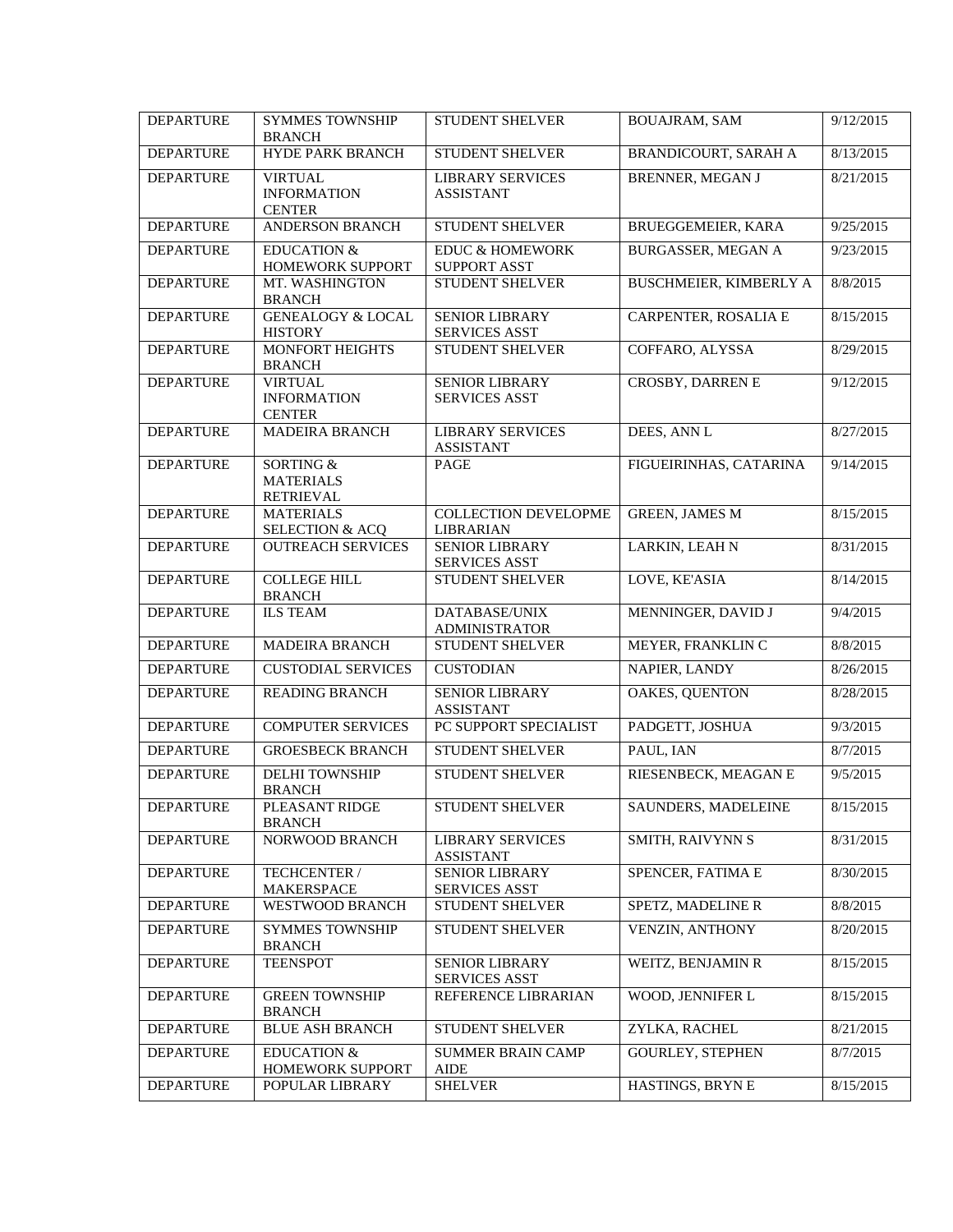| <b>DEPARTURE</b> | <b>EDUCATION &amp;</b><br>HOMEWORK SUPPORT                   | <b>SUMMER BRAIN CAMP</b><br><b>AIDE</b>       | MIRANDILLA, AMANDA A      | 8/20/2015 |
|------------------|--------------------------------------------------------------|-----------------------------------------------|---------------------------|-----------|
| <b>DEPARTURE</b> | <b>SORTING &amp;</b><br><b>MATERIALS</b><br><b>RETRIEVAL</b> | <b>SORTER</b>                                 | <b>BOWERS, GRACE K</b>    | 10/7/2015 |
| <b>DEPARTURE</b> | <b>GROESBECK BRANCH</b>                                      | <b>STUDENT SHELVER</b>                        | <b>BUBENHOFER, JOHN C</b> | 8/15/2015 |
| <b>DEPARTURE</b> | POPULAR LIBRARY                                              | STUDENT SHELVER                               | CARTER, AARON D           | 8/24/2015 |
| <b>DEPARTURE</b> | <b>OUTREACH SERVICES</b>                                     | <b>SHELVER</b>                                | HAMONS, AERIN             | 9/16/2015 |
| <b>DEPARTURE</b> | <b>WESTWOOD BRANCH</b>                                       | STUDENT SHELVER                               | <b>JOSE, BENJAMINT</b>    | 8/15/2015 |
| <b>DEPARTURE</b> | <b>GREENHILLS BRANCH</b>                                     | <b>LIBRARY SERVICES</b><br><b>ASSISTANT</b>   | <b>KRAUSE, ELYSE M</b>    | 8/8/2015  |
| <b>DEPARTURE</b> | <b>CUSTODIAL SERVICES</b>                                    | <b>CUSTODIAN</b>                              | MCNEILL, JOCELYN          | 8/6/2015  |
| <b>DEPARTURE</b> | PLEASANT RIDGE<br><b>BRANCH</b>                              | <b>LIBRARY SERVICES</b><br><b>ASSISTANT</b>   | PATRICE, ELI J            | 8/25/2015 |
| <b>DEPARTURE</b> | <b>VIRTUAL</b><br><b>INFORMATION</b><br><b>CENTER</b>        | <b>LIBRARY SERVICES</b><br><b>ASSISTANT</b>   | WHYTE, KAREN J            | 8/30/2015 |
| <b>DEPARTURE</b> | <b>READING BRANCH</b>                                        | <b>LIBRARY SERVICES</b><br><b>ASSISTANT</b>   | WRIGHT, DANIEL P          | 8/13/2015 |
| <b>DEPARTURE</b> | <b>MONFORT HEIGHTS</b><br><b>BRANCH</b>                      | <b>SENIOR LIBRARY</b><br><b>SERVICES ASST</b> | WILLIAMS, SALIM B         | 9/25/2015 |
| <b>PROMOTION</b> | <b>DELHI TOWNSHIP</b><br><b>BRANCH</b>                       | <b>LIBRARY SERVICES</b><br><b>ASSISTANT</b>   | RICHARDS, TAYLOR M        | 8/16/2015 |
| <b>PROMOTION</b> | <b>BLUE ASH BRANCH</b>                                       | <b>LIBRARY SERVICES</b><br><b>ASSISTANT</b>   | <b>ABNEY, DEVON</b>       | 8/16/2015 |
| <b>PROMOTION</b> | <b>INFORMATION &amp;</b><br><b>REFERENCE DEPT</b>            | <b>SENIOR LIBRARY</b><br><b>SERVICES ASST</b> | <b>BRUCE, KENNETH W</b>   | 8/16/2015 |
| <b>PROMOTION</b> | NORWOOD BRANCH                                               | <b>LIBRARY SERVICES</b><br><b>ASSISTANT</b>   | JONES, KATRINA G          | 9/13/2015 |
| <b>PROMOTION</b> | <b>VIRTUAL</b><br><b>INFORMATION</b><br><b>CENTER</b>        | REFERENCE LIBRARIAN                           | LONG, NATALIE J           | 8/16/2015 |
| <b>PROMOTION</b> | PLEASANT RIDGE<br><b>BRANCH</b>                              | <b>SENIOR LIBRARY</b><br><b>SERVICES ASST</b> | LORTIE, JOHN              | 8/2/2015  |
| <b>PROMOTION</b> | <b>TEENSPOT</b>                                              | <b>SENIOR LIBRARY</b><br><b>SERVICES ASST</b> | PRINCE, NIKIA C           | 9/13/2015 |

- Statistical Report for September 2015.
- Top Ten Circulating Report for September 2015.

Mr. Wright moved that the Board approve the report as filed. Mr. Zaring seconded.

Voting for the motion: Mr. Moran (pass on investments), Mr. Hendon, Mrs. Trauth, Mr. Zaring, Mrs. LaMacchia, and Mr. Wright…6 ayes. The motion carried. **(32-2015)**.